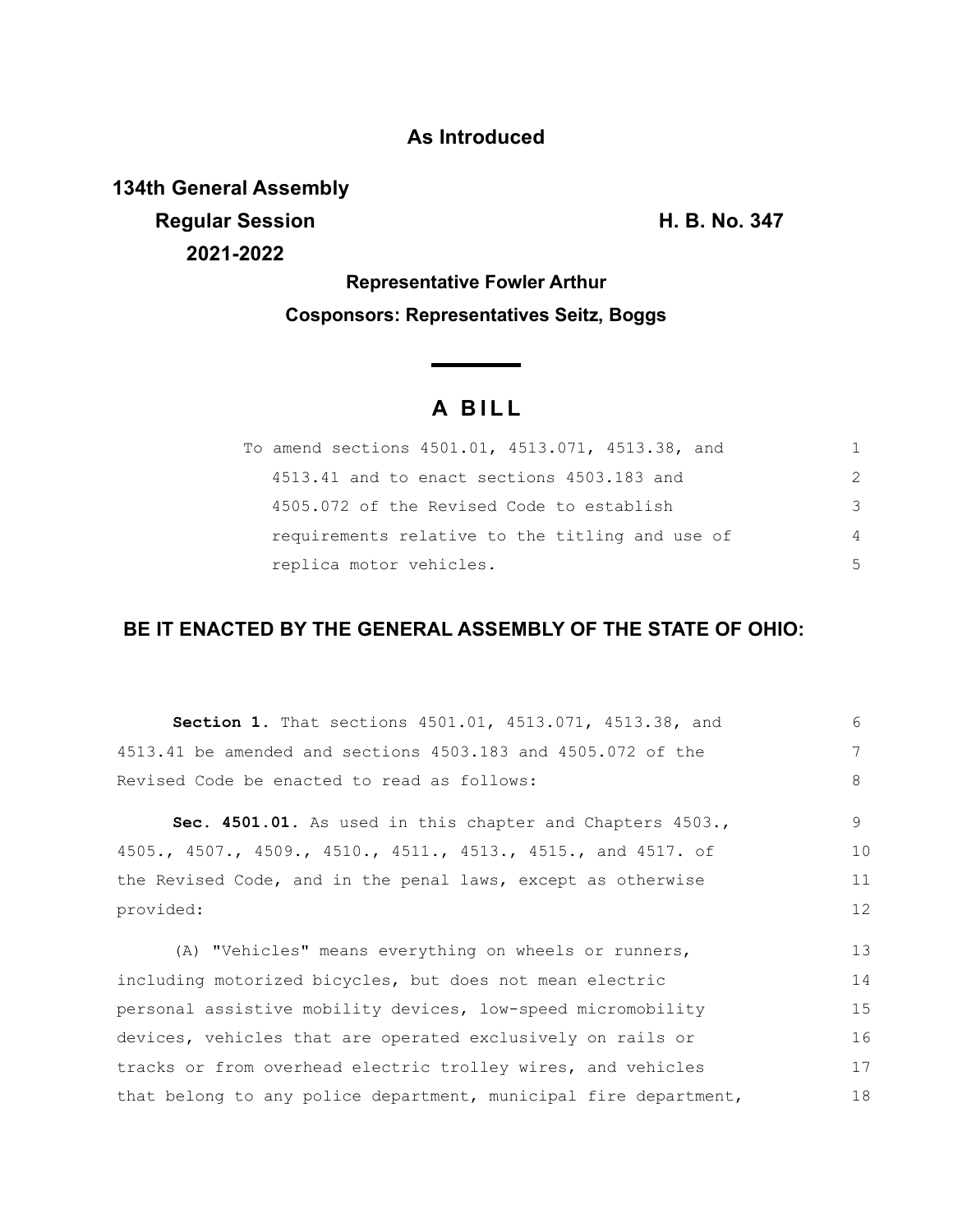or volunteer fire department, or that are used by such a department in the discharge of its functions. 19 20

(B) "Motor vehicle" means any vehicle, including mobile homes and recreational vehicles, that is propelled or drawn by power other than muscular power or power collected from overhead electric trolley wires. "Motor vehicle" does not include utility vehicles as defined in division (VV) of this section, underspeed vehicles as defined in division (XX) of this section, mini-trucks as defined in division (BBB) of this section, motorized bicycles, electric bicycles, road rollers, traction engines, power shovels, power cranes, and other equipment used in construction work and not designed for or employed in general highway transportation, well-drilling machinery, ditch-digging machinery, farm machinery, and trailers that are designed and used exclusively to transport a boat between a place of storage and a marina, or in and around a marina, when drawn or towed on a public road or highway for a distance of no more than ten miles and at a speed of twenty-five miles per hour or less. 21 22 23 24 25 26 27 28 29 30 31 32 33 34 35 36

(C) "Agricultural tractor" and "traction engine" mean any self-propelling vehicle that is designed or used for drawing other vehicles or wheeled machinery, but has no provisions for carrying loads independently of such other vehicles, and that is used principally for agricultural purposes.

(D) "Commercial tractor," except as defined in division (C) of this section, means any motor vehicle that has motive power and either is designed or used for drawing other motor vehicles, or is designed or used for drawing another motor vehicle while carrying a portion of the other motor vehicle or its load, or both. 42 43 44 45 46 47

(E) "Passenger car" means any motor vehicle that is

48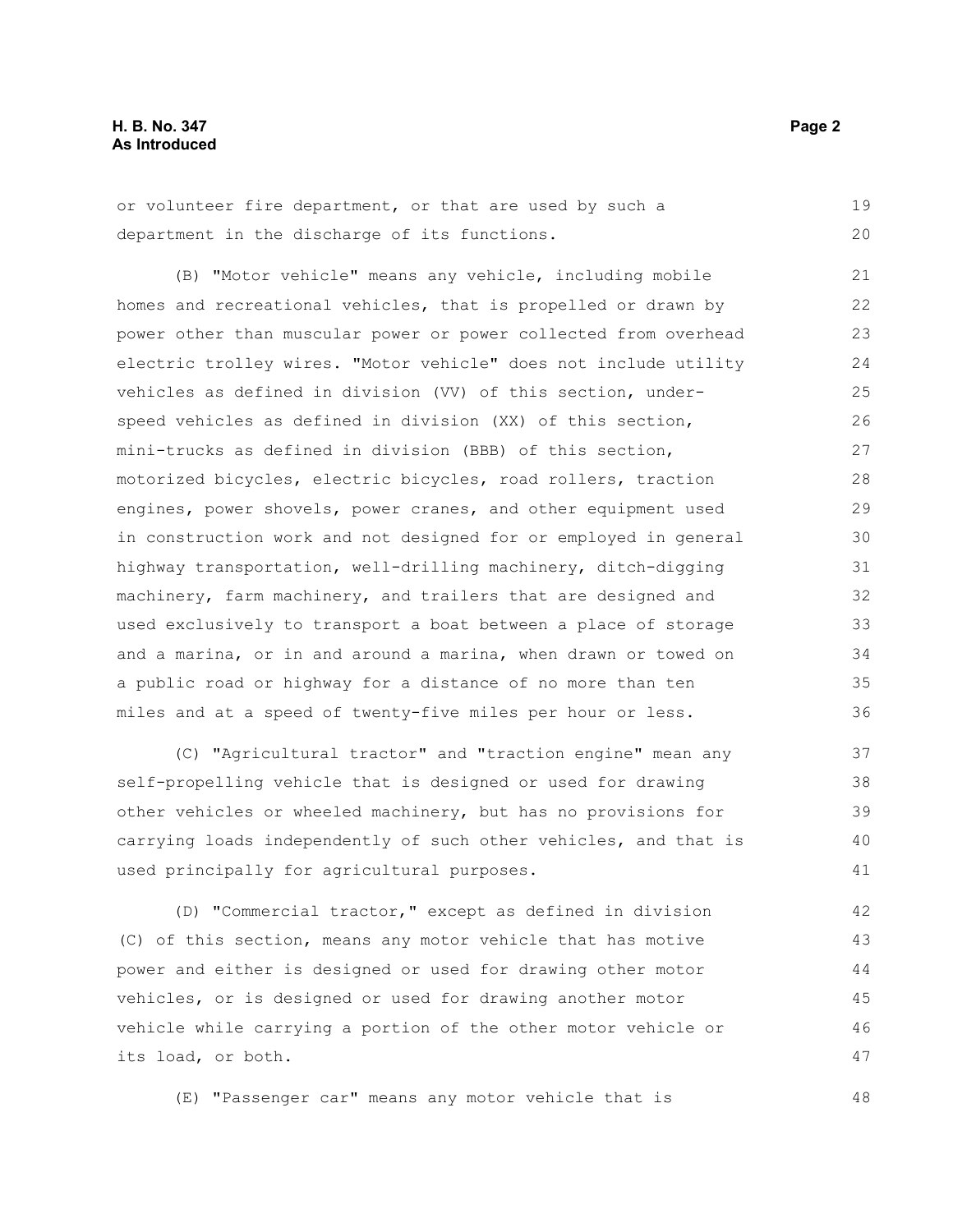designed and used for carrying not more than nine persons and includes any motor vehicle that is designed and used for carrying not more than fifteen persons in a ridesharing arrangement.

(F) "Collector's vehicle" means any motor vehicle or agricultural tractor or traction engine that is of special interest, that has a fair market value of one hundred dollars or more, whether operable or not, and that is owned, operated, collected, preserved, restored, maintained, or used essentially as a collector's item, leisure pursuit, or investment, but not as the owner's principal means of transportation. "Licensed collector's vehicle" means a collector's vehicle, other than an agricultural tractor or traction engine, that displays current, valid license tags issued under section 4503.45 of the Revised Code, or a similar type of motor vehicle that displays current, valid license tags issued under substantially equivalent provisions in the laws of other states. 53 54 55 56 57 58 59 60 61 62 63 64 65

(G) "Historical motor vehicle" means any motor vehicle that is over twenty-five years old and is owned solely as a collector's item and for participation in club activities, exhibitions, tours, parades, and similar uses, but that in no event is used for general transportation. 66 67 68 69 70

(H) "Noncommercial motor vehicle" means any motor vehicle, including a farm truck as defined in section 4503.04 of the Revised Code, that is designed by the manufacturer to carry a load of no more than one ton and is used exclusively for purposes other than engaging in business for profit. 71 72 73 74 75

(I) "Bus" means any motor vehicle that has motor power and is designed and used for carrying more than nine passengers, except any motor vehicle that is designed and used for carrying 76 77 78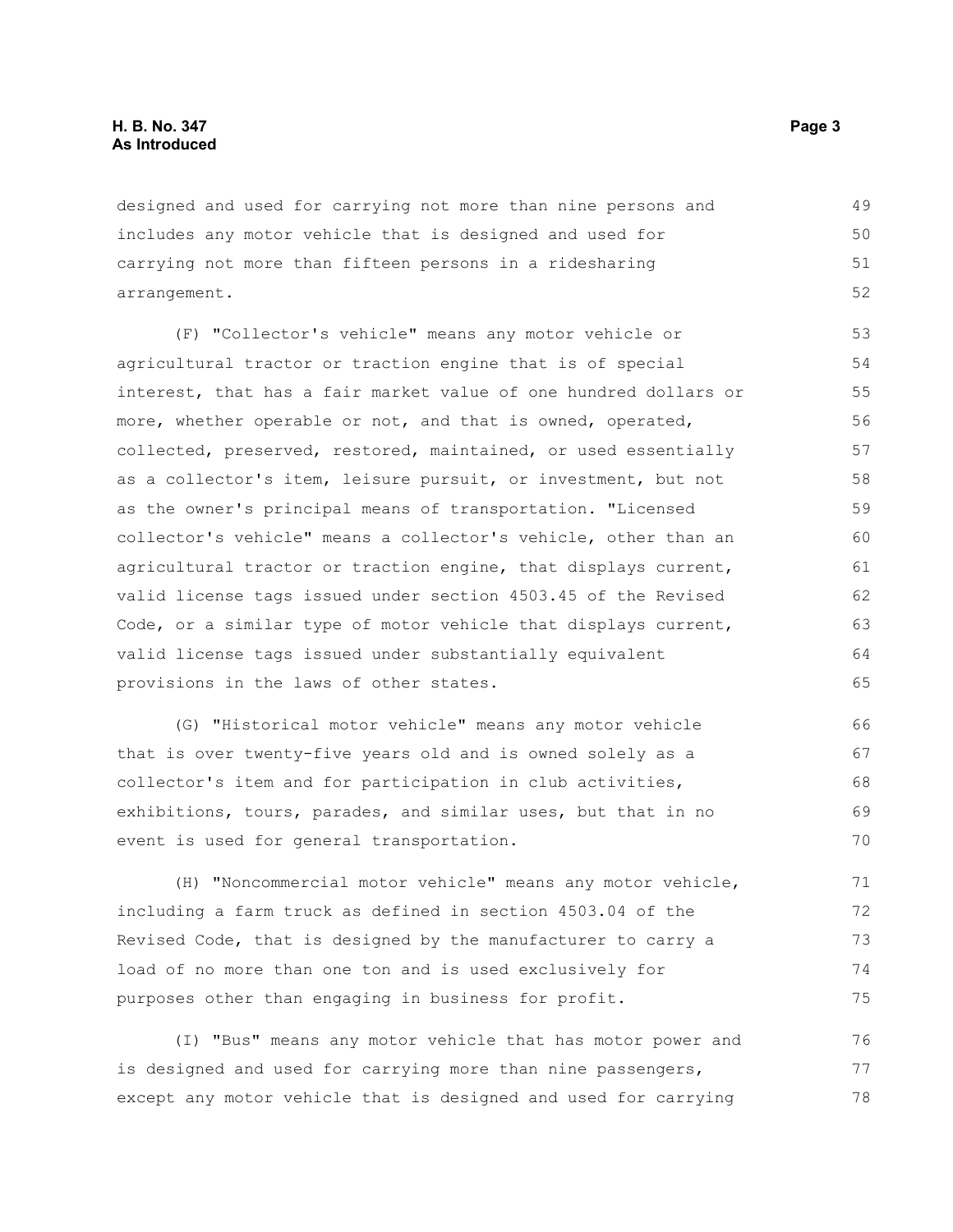| (J) "Commercial car" or "truck" means any motor vehicle          | 80  |  |  |  |  |  |
|------------------------------------------------------------------|-----|--|--|--|--|--|
| that has motor power and is designed and used for carrying       | 81  |  |  |  |  |  |
| merchandise or freight, or that is used as a commercial tractor. | 82  |  |  |  |  |  |
| (K) "Bicycle" means every device, other than a device that       | 83  |  |  |  |  |  |
| is designed solely for use as a play vehicle by a child, that is | 84  |  |  |  |  |  |
| propelled solely by human power upon which a person may ride,    | 85  |  |  |  |  |  |
| and that has two or more wheels, any of which is more than       |     |  |  |  |  |  |
| fourteen inches in diameter.                                     | 87  |  |  |  |  |  |
| (L) "Motorized bicycle" or "moped" means any vehicle that        | 88  |  |  |  |  |  |
| either has two tandem wheels or one wheel in the front and two   | 89  |  |  |  |  |  |
| wheels in the rear, that may be pedaled, and that is equipped    | 90  |  |  |  |  |  |
| with a helper motor of not more than fifty cubic centimeters     | 91  |  |  |  |  |  |
| piston displacement that produces no more than one brake         | 92  |  |  |  |  |  |
| horsepower and is capable of propelling the vehicle at a speed   | 93  |  |  |  |  |  |
| of no greater than twenty miles per hour on a level surface.     |     |  |  |  |  |  |
| "Motorized bicycle" or "moped" does not include an electric      | 95  |  |  |  |  |  |
| bicycle.                                                         | 96  |  |  |  |  |  |
| (M) "Trailer" means any vehicle without motive power that        | 97  |  |  |  |  |  |
| is designed or used for carrying property or persons wholly on   | 98  |  |  |  |  |  |
| its own structure and for being drawn by a motor vehicle, and    | 99  |  |  |  |  |  |
| includes any such vehicle that is formed by or operated as a     | 100 |  |  |  |  |  |
| combination of a semitrailer and a vehicle of the dolly type     | 101 |  |  |  |  |  |
| such as that commonly known as a trailer dolly, a vehicle used   | 102 |  |  |  |  |  |
| to transport agricultural produce or agricultural production     | 103 |  |  |  |  |  |
| materials between a local place of storage or supply and the     | 104 |  |  |  |  |  |
| farm when drawn or towed on a public road or highway at a speed  | 105 |  |  |  |  |  |
| greater than twenty-five miles per hour, and a vehicle that is   | 106 |  |  |  |  |  |
| designed and used exclusively to transport a boat between a      | 107 |  |  |  |  |  |

place of storage and a marina, or in and around a marina, when

not more than fifteen passengers in a ridesharing arrangement.

79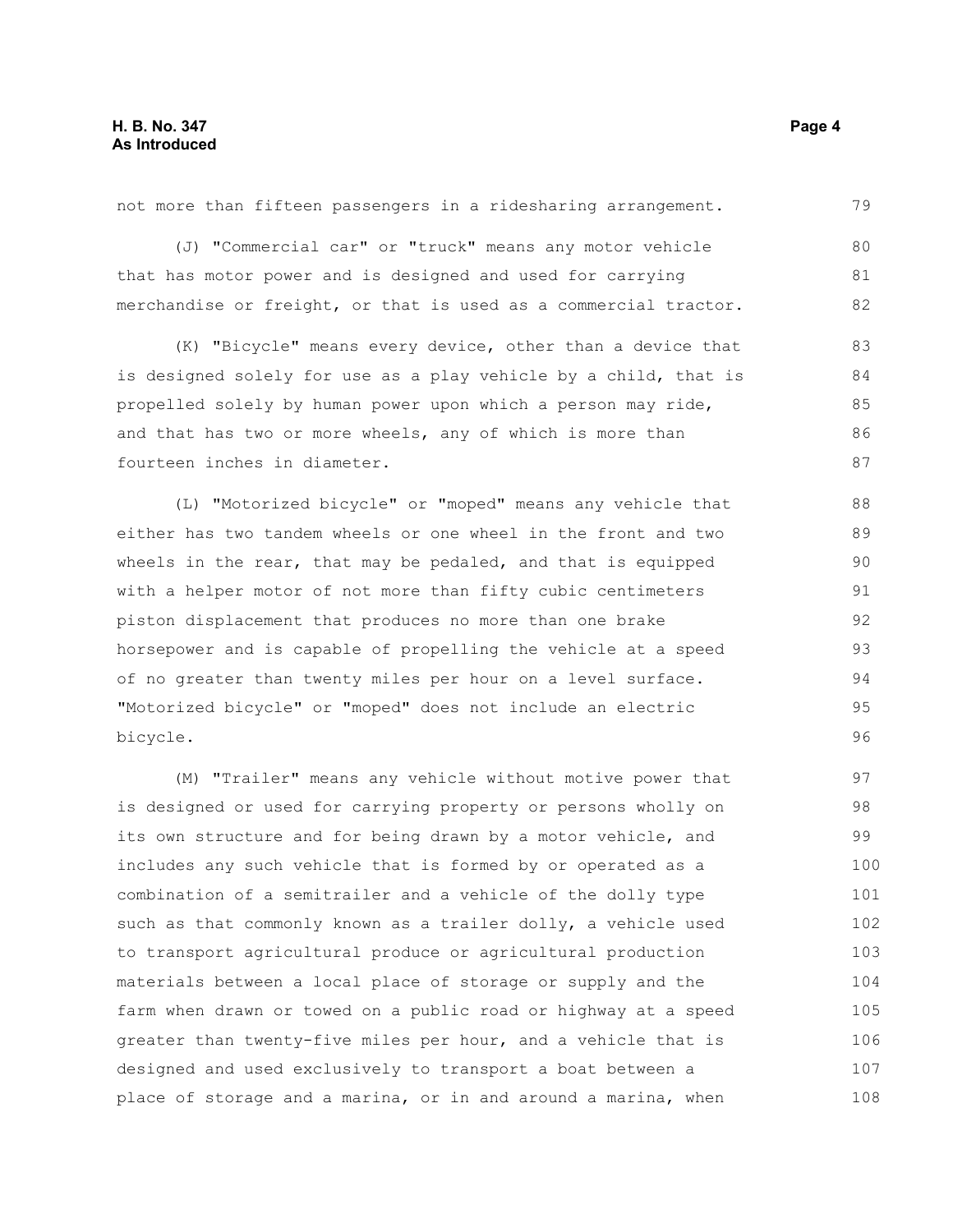drawn or towed on a public road or highway for a distance of more than ten miles or at a speed of more than twenty-five miles per hour. "Trailer" does not include a manufactured home or travel trailer. 109 110 111 112

(N) "Noncommercial trailer" means any trailer, except a travel trailer or trailer that is used to transport a boat as described in division (B) of this section, but, where applicable, includes a vehicle that is used to transport a boat as described in division (M) of this section, that has a gross weight of no more than ten thousand pounds, and that is used exclusively for purposes other than engaging in business for a profit, such as the transportation of personal items for personal or recreational purposes. 113 114 115 116 117 118 119 120 121

(O) "Mobile home" means a building unit or assembly of closed construction that is fabricated in an off-site facility, is more than thirty-five body feet in length or, when erected on site, is three hundred twenty or more square feet, is built on a permanent chassis, is transportable in one or more sections, and does not qualify as a manufactured home as defined in division (C)(4) of section 3781.06 of the Revised Code or as an industrialized unit as defined in division (C)(3) of section 3781.06 of the Revised Code. 122 123 124 125 126 127 128 129 130

(P) "Semitrailer" means any vehicle of the trailer type that does not have motive power and is so designed or used with another and separate motor vehicle that in operation a part of its own weight or that of its load, or both, rests upon and is carried by the other vehicle furnishing the motive power for propelling itself and the vehicle referred to in this division, and includes, for the purpose only of registration and taxation under those chapters, any vehicle of the dolly type, such as a 131 132 133 134 135 136 137 138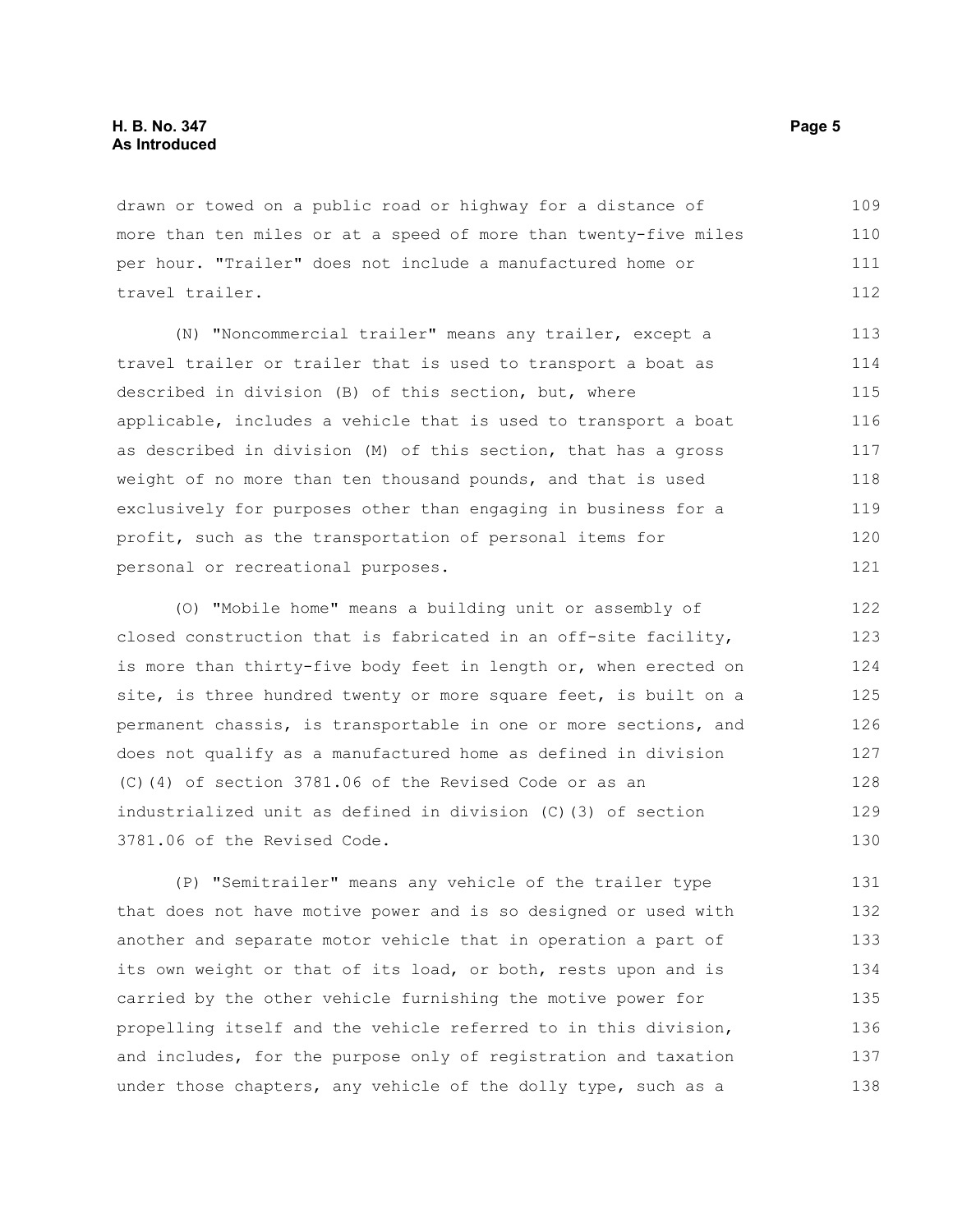| trailer dolly, that is designed or used for the conversion of a  | 139 |
|------------------------------------------------------------------|-----|
| semitrailer into a trailer.                                      | 140 |
| (Q) "Recreational vehicle" means a vehicular portable            | 141 |
| structure that meets all of the following conditions:            | 142 |
| (1) It is designed for the sole purpose of recreational          | 143 |
| travel.                                                          | 144 |
| (2) It is not used for the purpose of engaging in business       | 145 |
| for profit.                                                      | 146 |
| (3) It is not used for the purpose of engaging in                | 147 |
| intrastate commerce.                                             | 148 |
| (4) It is not used for the purpose of commerce as defined        | 149 |
| in 49 C.F.R. 383.5, as amended.                                  | 150 |
| (5) It is not regulated by the public utilities commission       | 151 |
| pursuant to Chapter 4905., 4921., or 4923. of the Revised Code.  | 152 |
| (6) It is classed as one of the following:                       | 153 |
| (a) "Travel trailer" or "house vehicle" means a nonself-         | 154 |
| propelled recreational vehicle that does not exceed an overall   | 155 |
| length of forty feet, exclusive of bumper and tongue or          | 156 |
| coupling. "Travel trailer" includes a tent-type fold-out camping | 157 |
| trailer as defined in section 4517.01 of the Revised Code.       | 158 |
| (b) "Motor home" means a self-propelled recreational             | 159 |
| vehicle that has no fifth wheel and is constructed with          | 160 |
| permanently installed facilities for cold storage, cooking and   | 161 |
| consuming of food, and for sleeping.                             | 162 |
| (c) "Truck camper" means a nonself-propelled recreational        | 163 |
| vehicle that does not have wheels for road use and is designed   | 164 |
| to be placed upon and attached to a motor vehicle. "Truck        | 165 |
|                                                                  |     |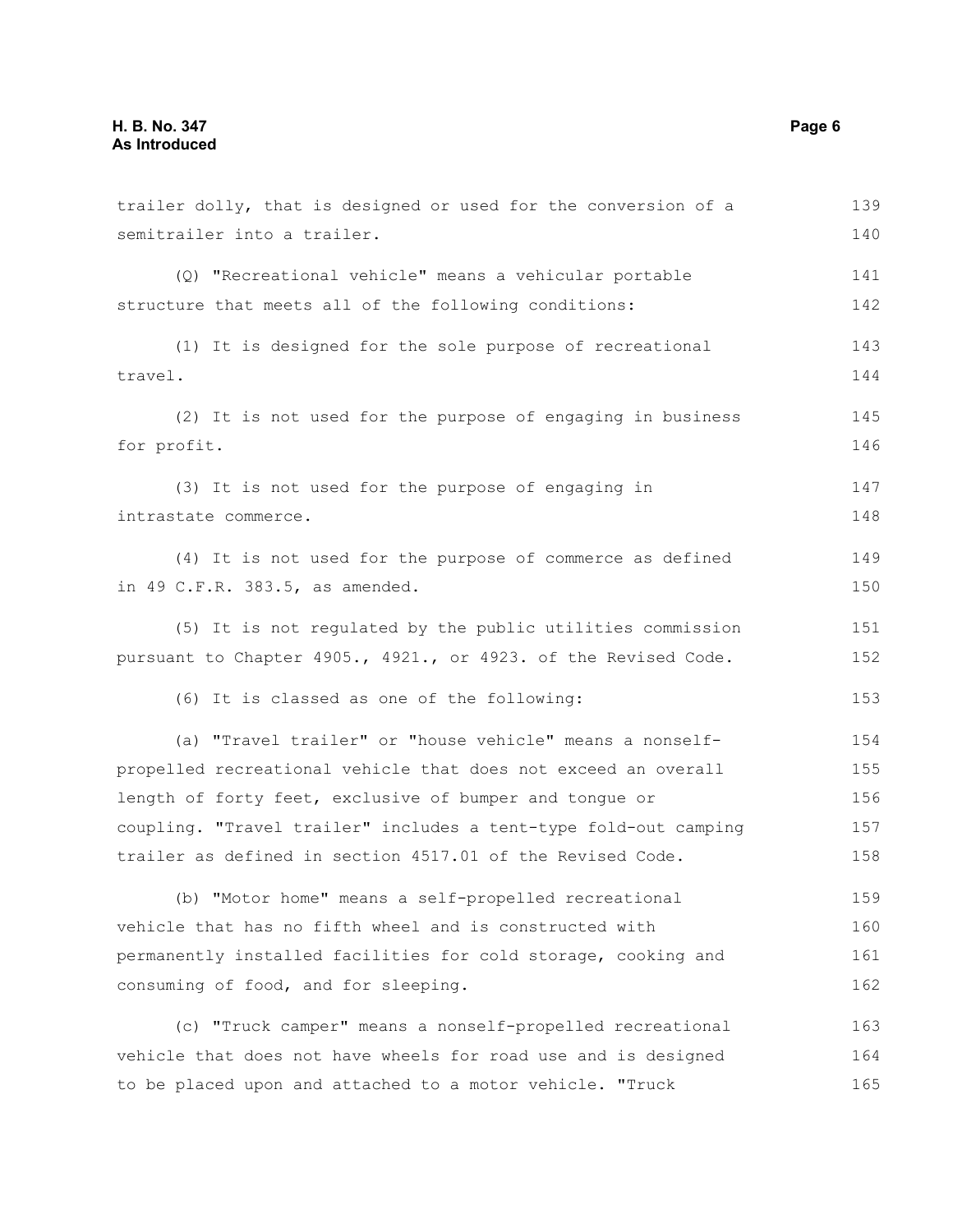camper" does not include truck covers that consist of walls and a roof, but do not have floors and facilities enabling them to be used as a dwelling. 166 167 168

(d) "Fifth wheel trailer" means a vehicle that is of such size and weight as to be movable without a special highway permit, that is constructed with a raised forward section that allows a bi-level floor plan, and that is designed to be towed by a vehicle equipped with a fifth-wheel hitch ordinarily installed in the bed of a truck. 169 170 171 172 173 174

(e) "Park trailer" means a vehicle that is commonly known as a park model recreational vehicle, meets the American national standard institute standard A119.5 (1988) for park trailers, is built on a single chassis, has a gross trailer area of four hundred square feet or less when set up, is designed for seasonal or temporary living quarters, and may be connected to utilities necessary for the operation of installed features and appliances. 175 176 177 178 179 180 181 182

(R) "Pneumatic tires" means tires of rubber and fabric or tires of similar material, that are inflated with air. 183 184

(S) "Solid tires" means tires of rubber or similar elastic material that are not dependent upon confined air for support of the load. 185 186 187

(T) "Solid tire vehicle" means any vehicle that is equipped with two or more solid tires. 188 189

(U) "Farm machinery" means all machines and tools that are used in the production, harvesting, and care of farm products, and includes trailers that are used to transport agricultural produce or agricultural production materials between a local place of storage or supply and the farm, agricultural tractors, 190 191 192 193 194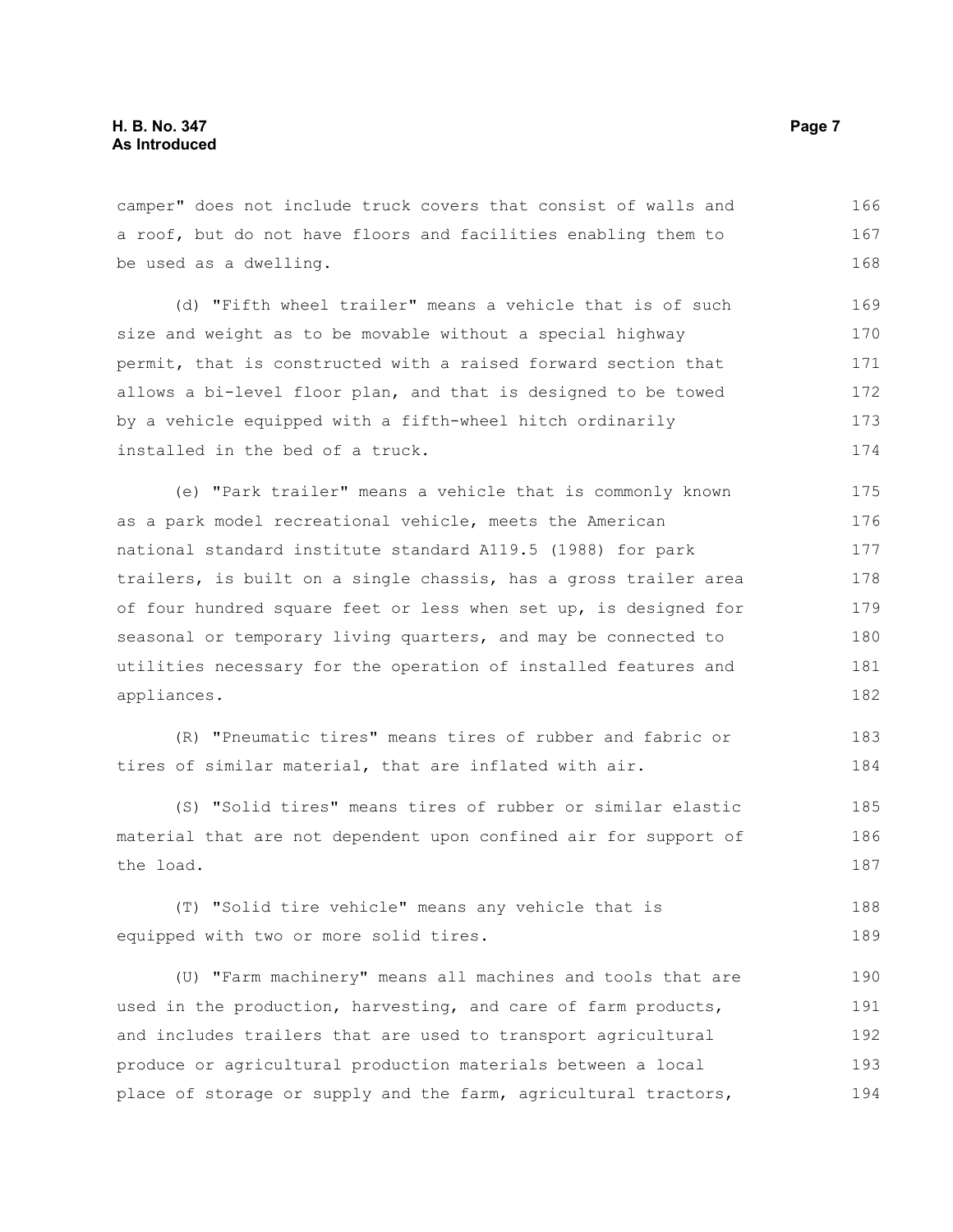### **H. B. No. 347 Page 8 As Introduced**

threshing machinery, hay-baling machinery, corn shellers, hammermills, and machinery used in the production of horticultural, agricultural, and vegetable products. 195 196 197

(V) "Owner" includes any person or firm, other than a manufacturer or dealer, that has title to a motor vehicle, except that, in sections 4505.01 to 4505.19 of the Revised Code, "owner" includes in addition manufacturers and dealers. 198 199 200 201

(W) "Manufacturer" and "dealer" include all persons and firms that are regularly engaged in the business of manufacturing, selling, displaying, offering for sale, or dealing in motor vehicles, at an established place of business that is used exclusively for the purpose of manufacturing, selling, displaying, offering for sale, or dealing in motor vehicles. A place of business that is used for manufacturing, selling, displaying, offering for sale, or dealing in motor vehicles shall be deemed to be used exclusively for those purposes even though snowmobiles or all-purpose vehicles are sold or displayed for sale thereat, even though farm machinery is sold or displayed for sale thereat, or even though repair, accessory, gasoline and oil, storage, parts, service, or paint departments are maintained thereat, or, in any county having a population of less than seventy-five thousand at the last federal census, even though a department in a place of business is used to dismantle, salvage, or rebuild motor vehicles by means of used parts, if such departments are operated for the purpose of furthering and assisting in the business of manufacturing, selling, displaying, offering for sale, or dealing in motor vehicles. Places of business or departments in a place of business used to dismantle, salvage, or rebuild motor vehicles by means of using used parts are not considered as being maintained for the purpose of assisting or furthering the 202 203 204 205 206 207 208 209 210 211 212 213 214 215 216 217 218 219 220 221 222 223 224 225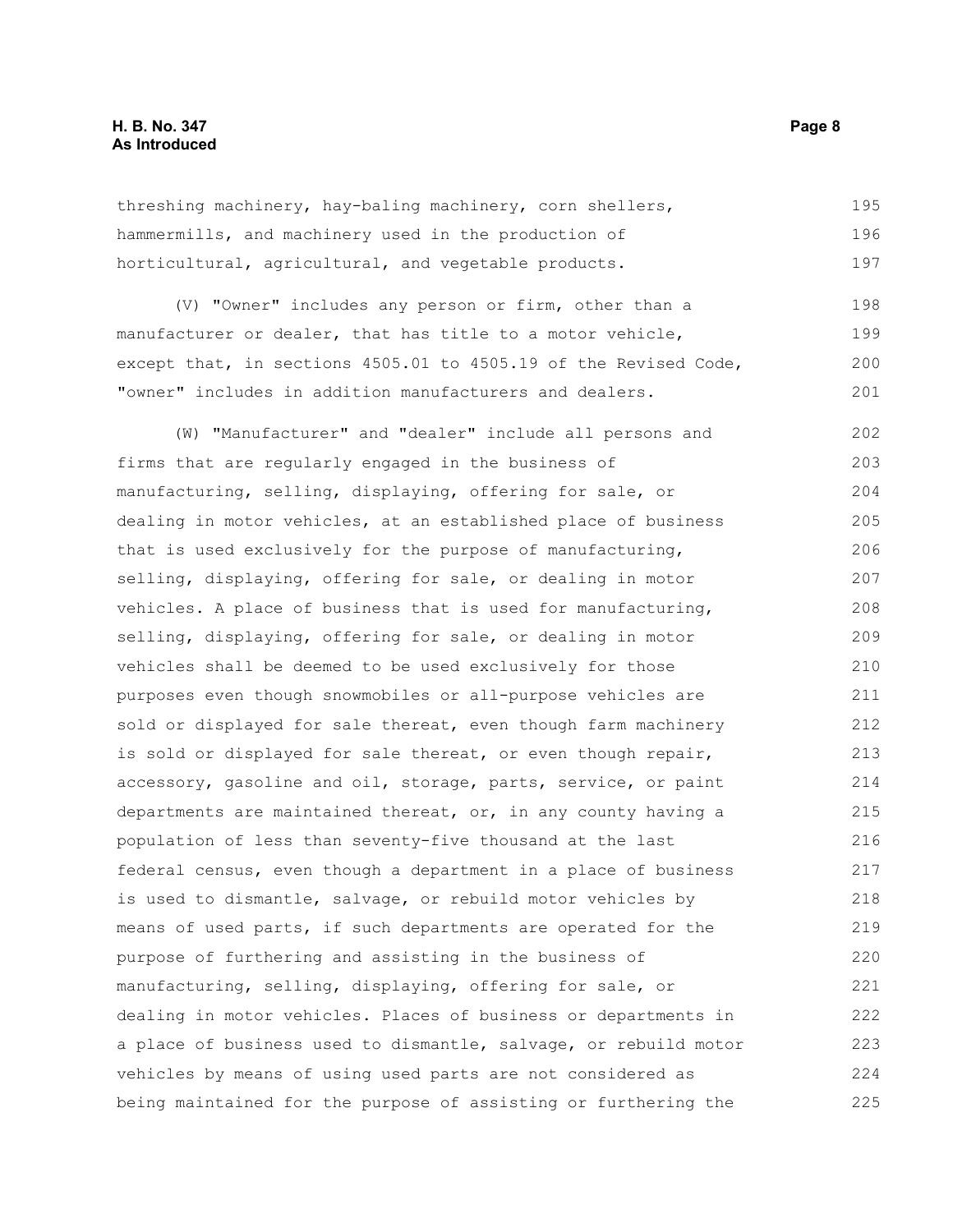manufacturing, selling, displaying, and offering for sale or dealing in motor vehicles. (X) "Operator" includes any person who drives or operates a motor vehicle upon the public highways. (Y) "Chauffeur" means any operator who operates a motor vehicle, other than a taxicab, as an employee for hire; or any operator whether or not the owner of a motor vehicle, other than a taxicab, who operates such vehicle for transporting, for gain, compensation, or profit, either persons or property owned by another. Any operator of a motor vehicle who is voluntarily involved in a ridesharing arrangement is not considered an employee for hire or operating such vehicle for gain, compensation, or profit. (Z) "State" includes the territories and federal districts of the United States, and the provinces of Canada. (AA) "Public roads and highways" for vehicles includes all public thoroughfares, bridges, and culverts. (BB) "Manufacturer's number" means the manufacturer's original serial number that is affixed to or imprinted upon the chassis or other part of the motor vehicle. (CC) "Motor number" means the manufacturer's original number that is affixed to or imprinted upon the engine or motor of the vehicle. (DD) "Distributor" means any person who is authorized by a motor vehicle manufacturer to distribute new motor vehicles to licensed motor vehicle dealers at an established place of business that is used exclusively for the purpose of distributing new motor vehicles to licensed motor vehicle dealers, except when the distributor also is a new motor vehicle 226 227 228 229 230 231 232 233 234 235 236 237 238 239 240 241 242 243 244 245 246 247 248 249 250 251 252 253 254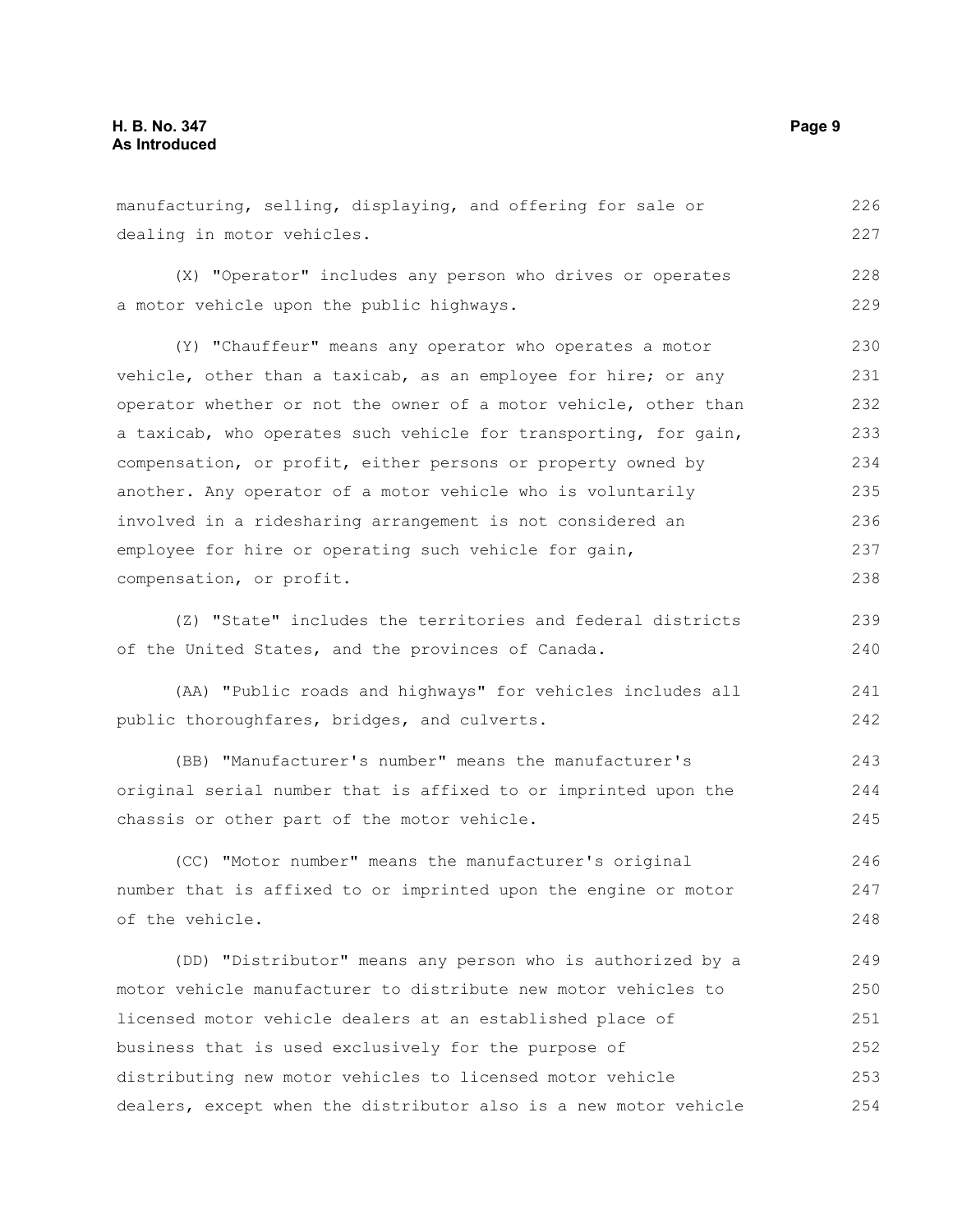dealer, in which case the distributor may distribute at the location of the distributor's licensed dealership. (EE) "Ridesharing arrangement" means the transportation of persons in a motor vehicle where the transportation is incidental to another purpose of a volunteer driver and includes ridesharing arrangements known as carpools, vanpools, and buspools. (FF) "Apportionable vehicle" means any vehicle that is used or intended for use in two or more international registration plan member jurisdictions that allocate or proportionally register vehicles, that is used for the transportation of persons for hire or designed, used, or maintained primarily for the transportation of property, and that meets any of the following qualifications: (1) Is a power unit having a gross vehicle weight in excess of twenty-six thousand pounds; (2) Is a power unit having three or more axles, regardless of the gross vehicle weight; (3) Is a combination vehicle with a gross vehicle weight in excess of twenty-six thousand pounds. "Apportionable vehicle" does not include recreational vehicles, vehicles displaying restricted plates, city pick-up and delivery vehicles, or vehicles owned and operated by the United States, this state, or any political subdivisions thereof. (GG) "Chartered party" means a group of persons who contract as a group to acquire the exclusive use of a passengercarrying motor vehicle at a fixed charge for the vehicle in 255 256 257 258 259 260 261 262 263 264 265 266 267 268 269 270 271 272 273 274 275 276 277 278 279 280 281 282

accordance with the carrier's tariff, lawfully on file with the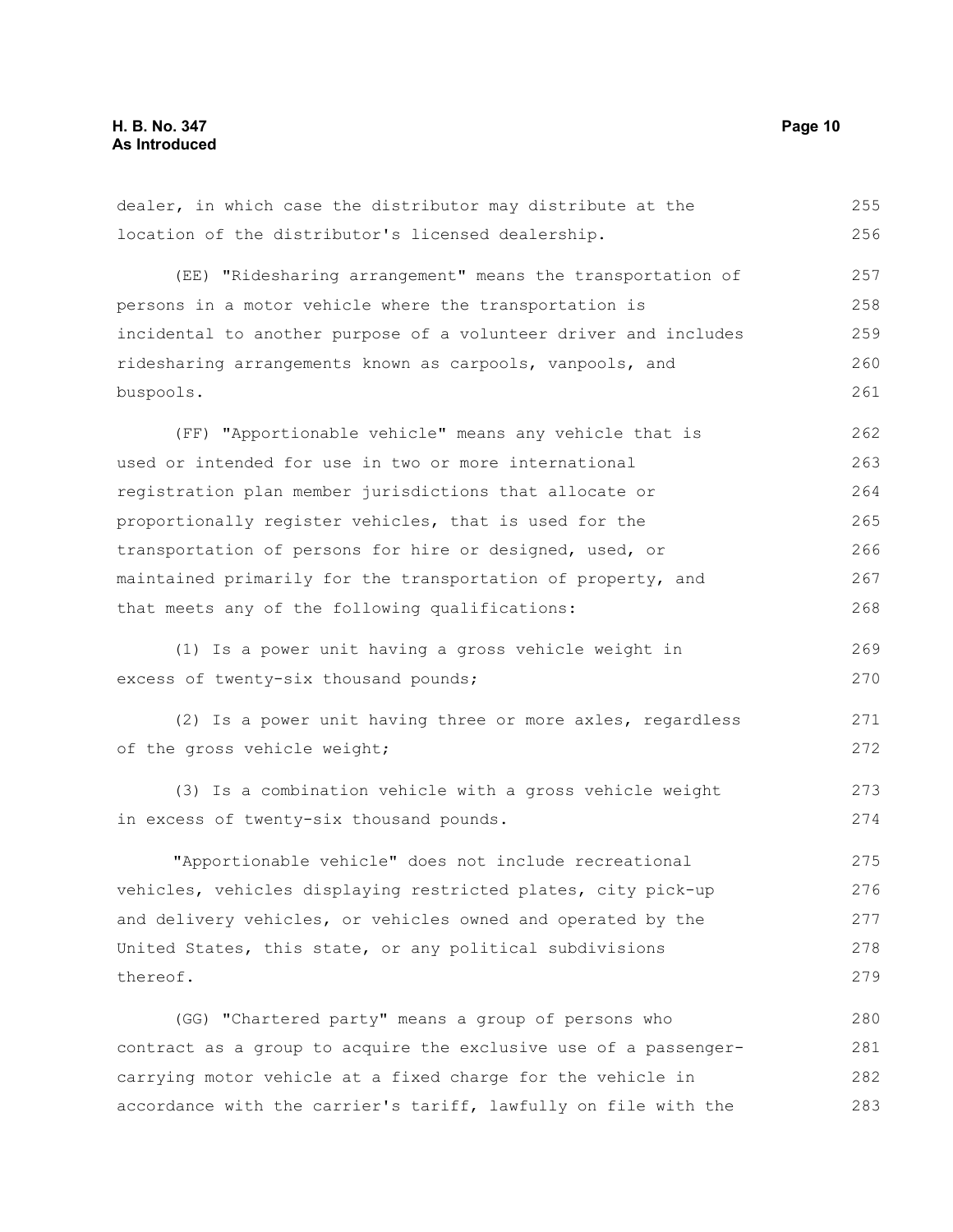### **H. B. No. 347 Page 11 As Introduced**

United States department of transportation, for the purpose of group travel to a specified destination or for a particular itinerary, either agreed upon in advance or modified by the chartered group after having left the place of origin. 284 285 286 287

(HH) "International registration plan" means a reciprocal agreement of member jurisdictions that is endorsed by the American association of motor vehicle administrators, and that promotes and encourages the fullest possible use of the highway system by authorizing apportioned registration of fleets of vehicles and recognizing registration of vehicles apportioned in member jurisdictions. 288 289 290 291 292 293 294

(II) "Restricted plate" means a license plate that has a restriction of time, geographic area, mileage, or commodity, and includes license plates issued to farm trucks under division (J) of section 4503.04 of the Revised Code.

(JJ) "Gross vehicle weight," with regard to any commercial car, trailer, semitrailer, or bus that is taxed at the rates established under section 4503.042 or 4503.65 of the Revised Code, means the unladen weight of the vehicle fully equipped plus the maximum weight of the load to be carried on the vehicle. 299 300 301 302 303 304

(KK) "Combined gross vehicle weight" with regard to any combination of a commercial car, trailer, and semitrailer, that is taxed at the rates established under section 4503.042 or 4503.65 of the Revised Code, means the total unladen weight of the combination of vehicles fully equipped plus the maximum weight of the load to be carried on that combination of vehicles. 305 306 307 308 309 310 311

(LL) "Chauffeured limousine" means a motor vehicle that is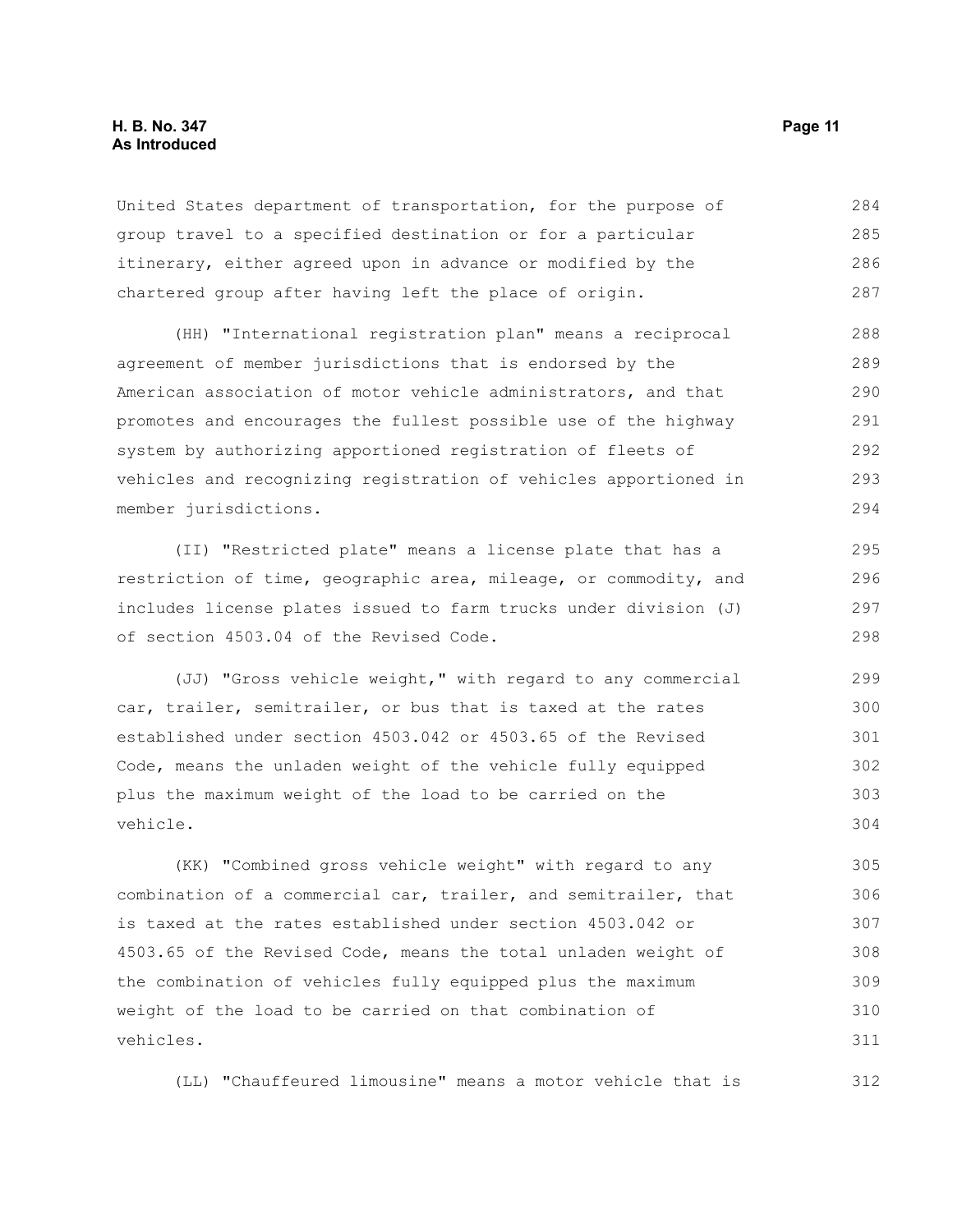designed to carry nine or fewer passengers and is operated for hire pursuant to a prearranged contract for the transportation of passengers on public roads and highways along a route under the control of the person hiring the vehicle and not over a defined and regular route. "Prearranged contract" means an agreement, made in advance of boarding, to provide transportation from a specific location in a chauffeured limousine. "Chauffeured limousine" does not include any vehicle that is used exclusively in the business of funeral directing. 313 314 315 316 317 318 319 320 321

(MM) "Manufactured home" has the same meaning as in division (C)(4) of section 3781.06 of the Revised Code. 322 323

(NN) "Acquired situs," with respect to a manufactured home or a mobile home, means to become located in this state by the placement of the home on real property, but does not include the placement of a manufactured home or a mobile home in the inventory of a new motor vehicle dealer or the inventory of a manufacturer, remanufacturer, or distributor of manufactured or mobile homes. 324 325 326 327 328 329 330

(OO) "Electronic" includes electrical, digital, magnetic, optical, electromagnetic, or any other form of technology that entails capabilities similar to these technologies.

(PP) "Electronic record" means a record generated, communicated, received, or stored by electronic means for use in an information system or for transmission from one information system to another. 334 335 336 337

(QQ) "Electronic signature" means a signature in electronic form attached to or logically associated with an electronic record. 338 339 340

(RR) "Financial transaction device" has the same meaning 341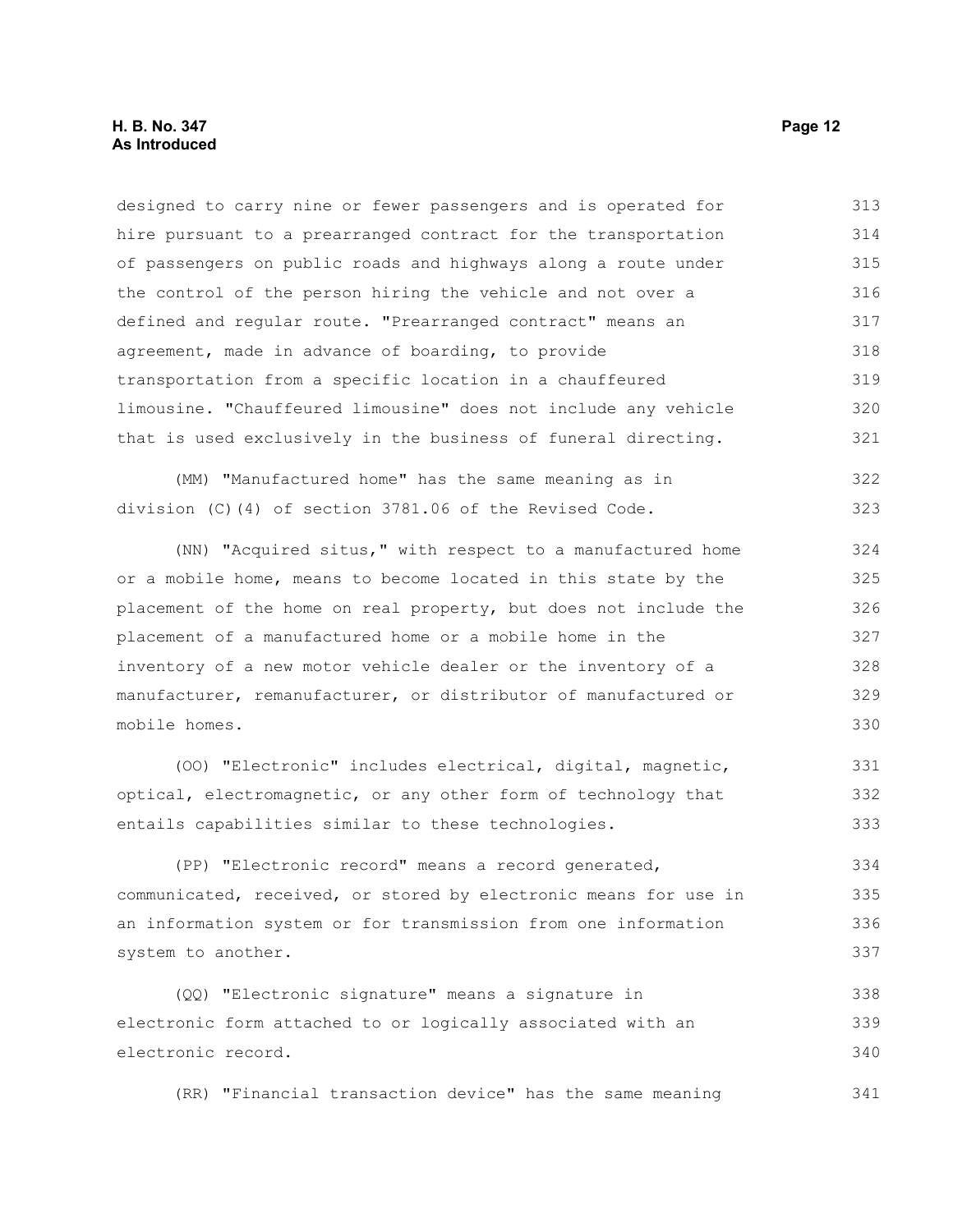342

(SS) "Electronic motor vehicle dealer" means a motor vehicle dealer licensed under Chapter 4517. of the Revised Code whom the registrar of motor vehicles determines meets the criteria designated in section 4503.035 of the Revised Code for electronic motor vehicle dealers and designates as an electronic motor vehicle dealer under that section. 343 344 345 346 347 348

as in division (A) of section 113.40 of the Revised Code.

(TT) "Electric personal assistive mobility device" means a self-balancing two non-tandem wheeled device that is designed to transport only one person, has an electric propulsion system of an average of seven hundred fifty watts, and when ridden on a paved level surface by an operator who weighs one hundred seventy pounds has a maximum speed of less than twenty miles per hour. 349 350 351 352 353 354 355

(UU) "Limited driving privileges" means the privilege to operate a motor vehicle that a court grants under section 4510.021 of the Revised Code to a person whose driver's or commercial driver's license or permit or nonresident operating privilege has been suspended. 356 357 358 359 360

(VV) "Utility vehicle" means a self-propelled vehicle designed with a bed, principally for the purpose of transporting material or cargo in connection with construction, agricultural, forestry, grounds maintenance, lawn and garden, materials handling, or similar activities. 361 362 363 364 365

(WW) "Low-speed vehicle" means a three- or four-wheeled motor vehicle with an attainable speed in one mile on a paved level surface of more than twenty miles per hour but not more than twenty-five miles per hour and with a gross vehicle weight rating less than three thousand pounds. 366 367 368 369 370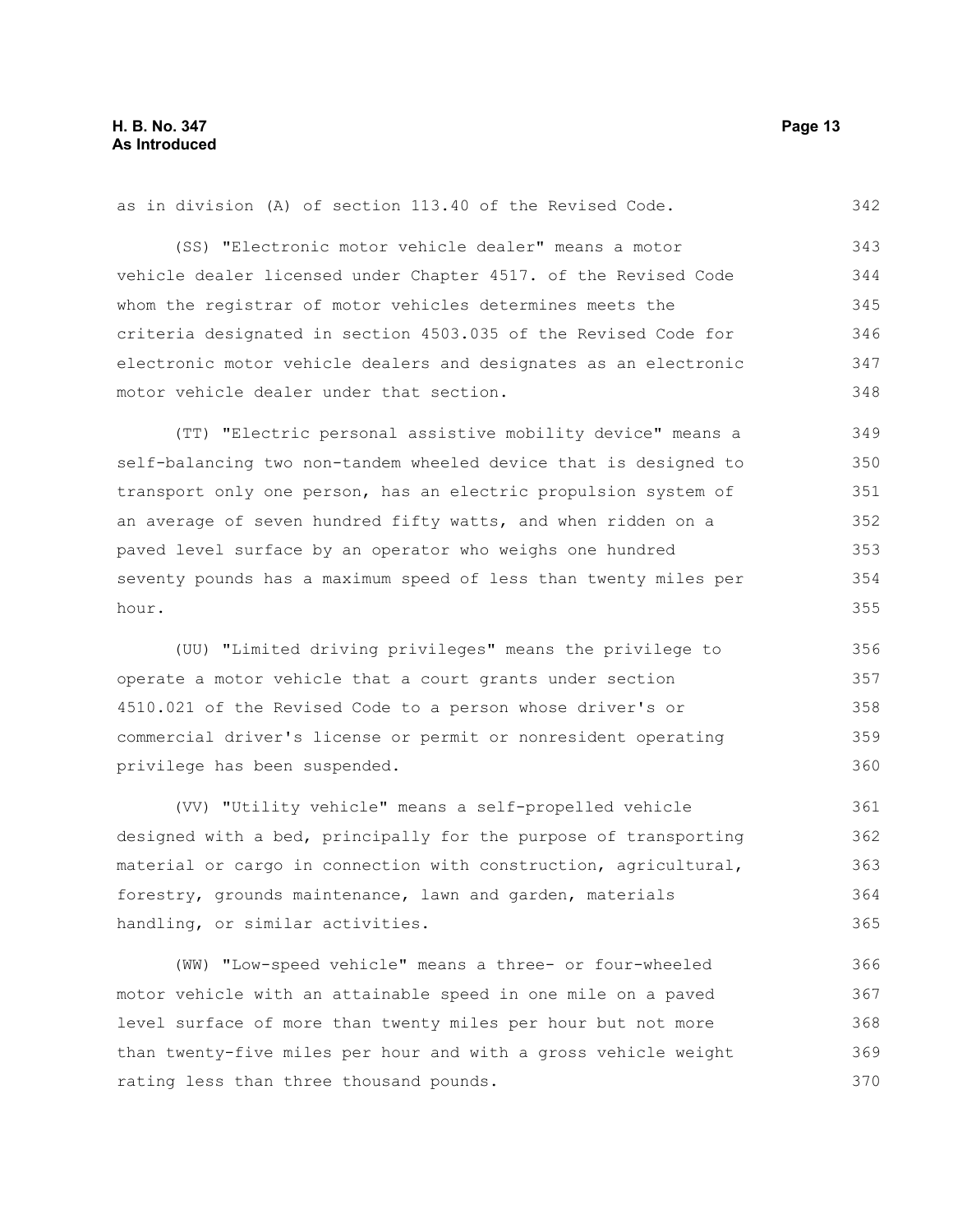### **H. B. No. 347 Page 14 As Introduced**

(XX) "Under-speed vehicle" means a three- or four-wheeled vehicle, including a vehicle commonly known as a golf cart, with an attainable speed on a paved level surface of not more than twenty miles per hour and with a gross vehicle weight rating less than three thousand pounds. 371 372 373 374 375

(YY) "Motor-driven cycle or motor scooter" means any vehicle designed to travel on not more than three wheels in contact with the ground, with a seat for the driver and floor pad for the driver's feet, and is equipped with a motor with a piston displacement between fifty and one hundred cubic centimeters piston displacement that produces not more than five brake horsepower and is capable of propelling the vehicle at a speed greater than twenty miles per hour on a level surface. 376 377 378 379 380 381 382 383

(ZZ) "Motorcycle" means a motor vehicle with motive power having a seat or saddle for the use of the operator, designed to travel on not more than three wheels in contact with the ground, and having no occupant compartment top or occupant compartment top that can be installed or removed by the user. 384 385 386 387 388

(AAA) "Cab-enclosed motorcycle" means a motor vehicle with motive power having a seat or saddle for the use of the operator, designed to travel on not more than three wheels in contact with the ground, and having an occupant compartment top or an occupant compartment top that is installed. 389 390 391 392 393

(BBB) "Mini-truck" means a vehicle that has four wheels, is propelled by an electric motor with a rated power of seven thousand five hundred watts or less or an internal combustion engine with a piston displacement capacity of six hundred sixty cubic centimeters or less, has a total dry weight of nine hundred to two thousand two hundred pounds, contains an enclosed cabin and a seat for the vehicle operator, resembles a pickup 394 395 396 397 398 399 400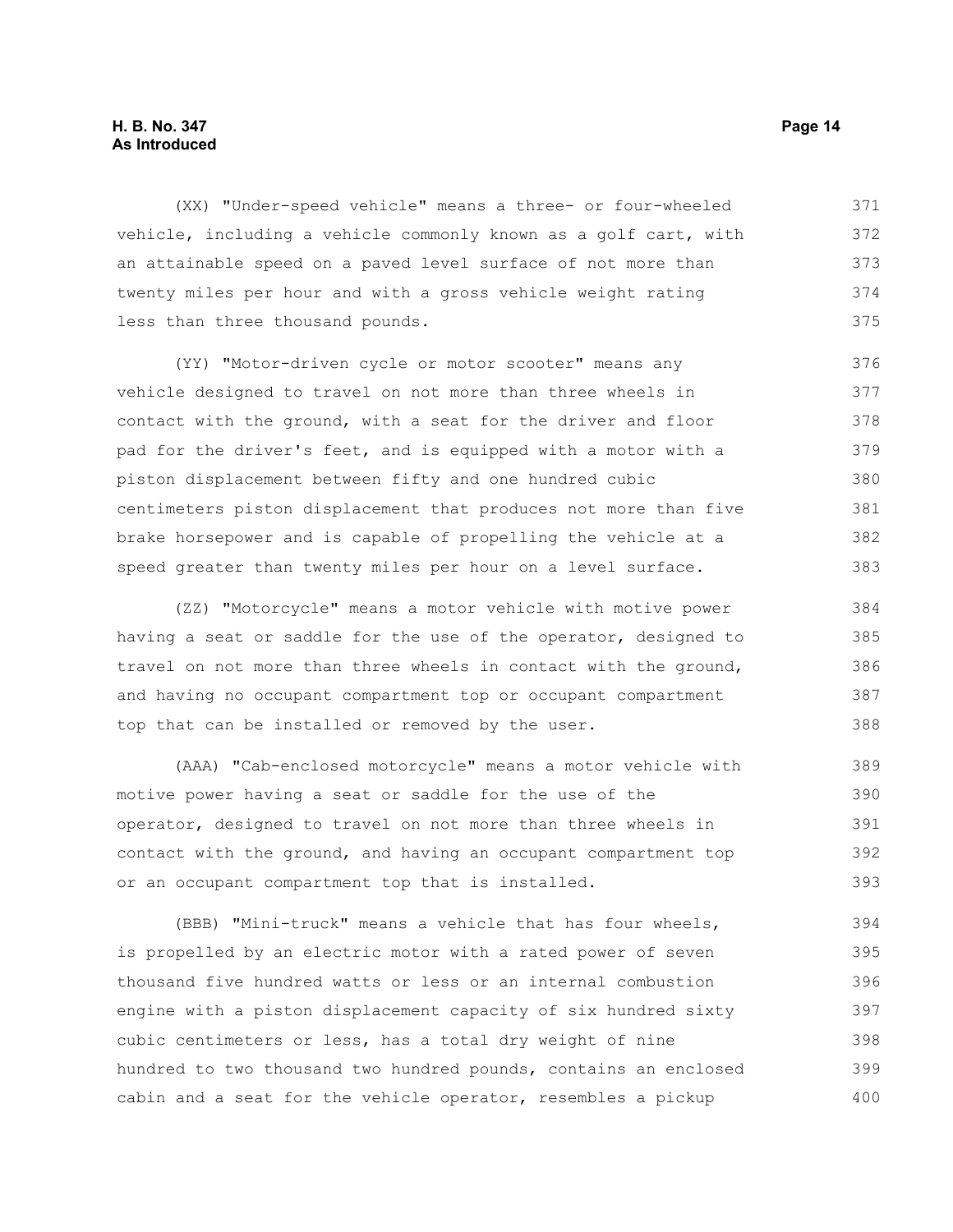vehicle, and was not originally manufactured to meet federal motor vehicle safety standards. (CCC) "Autocycle" means a three-wheeled motorcycle that is manufactured to comply with federal safety requirements for motorcycles and that is equipped with safety belts, a steering wheel, and seating that does not require the operator to straddle or sit astride to ride the motorcycle. (DDD) "Plug-in hybrid electric motor vehicle" means a passenger car powered in part by a battery cell energy system that can be recharged via an external source of electricity. (EEE) "Hybrid motor vehicle" means a passenger car powered by an internal propulsion system consisting of both of the following: (1) A combustion engine; (2) A battery cell energy system that cannot be recharged via an external source of electricity but can be recharged by other vehicle mechanisms that capture and store electric energy. 402 403 404 405 406 407 408 409 410 411 412 413 414 415 416 417 418

truck or van with a cargo area or bed located at the rear of the

(FFF) "Low-speed micromobility device" means a device weighing less than one hundred pounds that has handlebars, is propelled by an electric motor or human power, and has an attainable speed on a paved level surface of not more than twenty miles per hour when propelled by the electric motor. 419 420 421 422 423

(GGG) "Specialty license plate" means a license plate, authorized by the general assembly, that displays a combination of words, markings, logos, or other graphic artwork that is in addition to the words, images, and distinctive numbers and letters required by section 4503.22 of the Revised Code. 424 425 426 427 428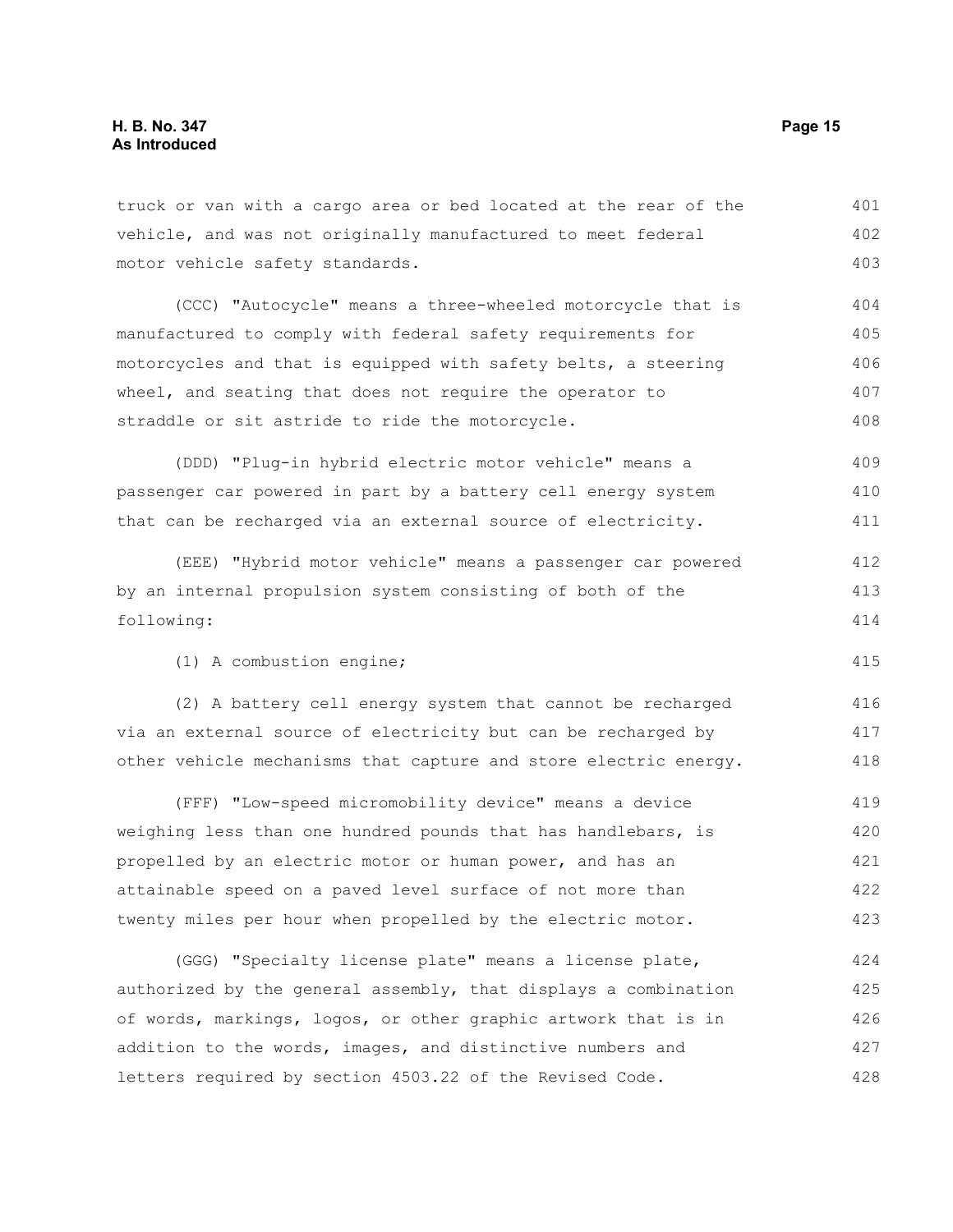| (HHH) "Battery electric motor vehicle" means a passenger         | 429 |
|------------------------------------------------------------------|-----|
| car powered wholly by a battery cell energy system that can be   | 430 |
| recharged via an external source of electricity.                 | 431 |
| (III) "Replica motor vehicle" means a motor vehicle that         | 432 |
| is constructed, assembled, or modified so as to replicate the    | 433 |
| make, model, and model year of a motor vehicle that is at least  | 434 |
| twenty-five years old.                                           | 435 |
| Sec. 4503.183. (A) No person shall use a replica motor           | 436 |
| vehicle for general transportation. However, a person may        | 437 |
| operate a replica motor vehicle on the public roads and highways | 438 |
| as follows:                                                      | 439 |
| (1) For club activities, exhibitions, tours, parades, and        | 440 |
| similar uses;                                                    | 441 |
| (2) To and from a location where maintenance is performed        | 442 |
| on the vehicle.                                                  | 443 |
| (B) In lieu of the annual license tax levied in sections         | 444 |
| 4503.02 and 4503.04 of the Revised Code, a license fee of ten    | 445 |
| dollars is levied on the operation of a replica motor vehicle.   | 446 |
| (C) A person who owns a replica motor vehicle and applies        | 447 |
| for a replica license plate under this section shall execute an  | 448 |
| affidavit that the vehicle for which the plate is requested is   | 449 |
| owned and operated solely for the purposes enumerated in         | 450 |
| division (A) of this section. The affidavit also shall set forth | 451 |
| that the vehicle has been inspected and found safe to operate on | 452 |
| the public roads and highways in the state. No registration      | 453 |
| issued pursuant to this section need specify the weight of the   | 454 |
| vehicle.                                                         | 455 |
| (D) The owner of a replica motor vehicle registered under        | 456 |
| this section shall display a replica vehicle license plate       | 457 |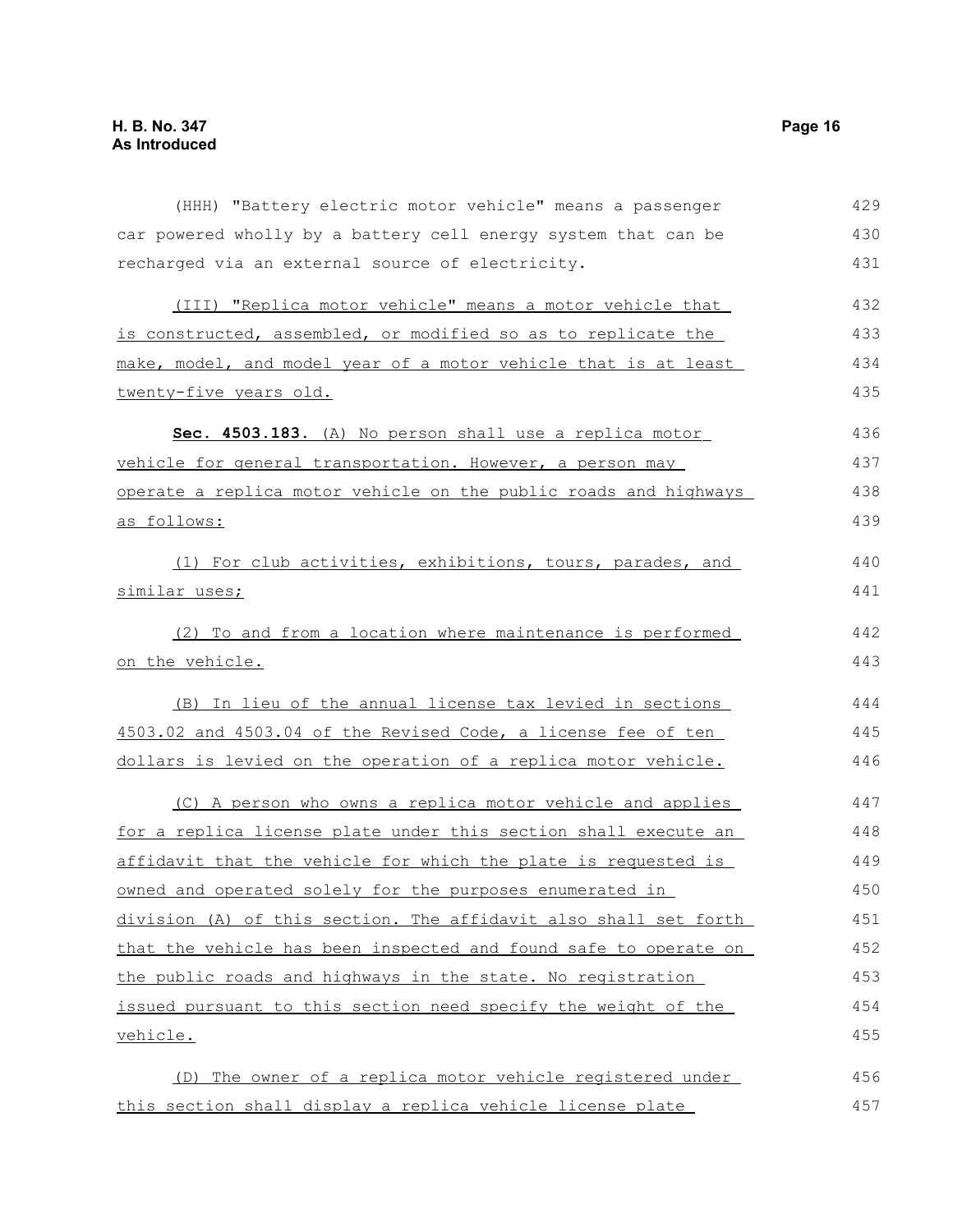| issued by the registrar of motor vehicles. A replica vehicle     | 458 |
|------------------------------------------------------------------|-----|
| license plate shall not display a date, but shall display the    | 459 |
| inscription "Replica Vehicle--Ohio" and the registration number, | 460 |
| which shall be shown thereon.                                    | 461 |
| (E) A replica vehicle license plate is valid without             | 462 |
| renewal as long as the vehicle for which they were issued or     | 463 |
| procured is in existence. A replica vehicle plate is issued for  | 464 |
| the owner's use only for such vehicle unless later transferred   | 465 |
| to another replica motor vehicle owned by that person. In order  | 466 |
| to effect such a transfer, the owner of the replica motor        | 467 |
| vehicle that originally displayed the replica vehicle plate      | 468 |
| shall comply with division (C) of this section. In the event of  | 469 |
| a transfer of title, the transferor shall surrender the replica  | 470 |
| vehicle license plate or transfer it to another replica motor    | 471 |
| vehicle owned by the transferor. The registrar may revoke any    | 472 |
| license plate issued under this section, for cause shown and     | 473 |
| after a hearing, for failure of the applicant to comply with     | 474 |
| this section. Upon revocation, a replica vehicle license plate   | 475 |
| shall be surrendered.                                            | 476 |
| Sec. 4505.072. (A) The owner of a motor vehicle seeking to       | 477 |
| obtain a certificate of title indicating that the motor vehicle  | 478 |
| is a replica motor vehicle shall do all of the following:        | 479 |
| (1) Have that motor vehicle inspected by the state highway       | 480 |
| patrol in the manner specified in section 4505.111 of the        | 481 |
| Revised Code and obtain an inspection report from the state      | 482 |
| highway patrol;                                                  | 483 |
| (2) Obtain a signed written statement from a person or           | 484 |
| nonprofit corporation with expertise in historical motor         | 485 |
| vehicles that the owner's motor vehicle reasonably replicates    | 486 |
| the make, model, and model year of motor vehicle that the owner  | 487 |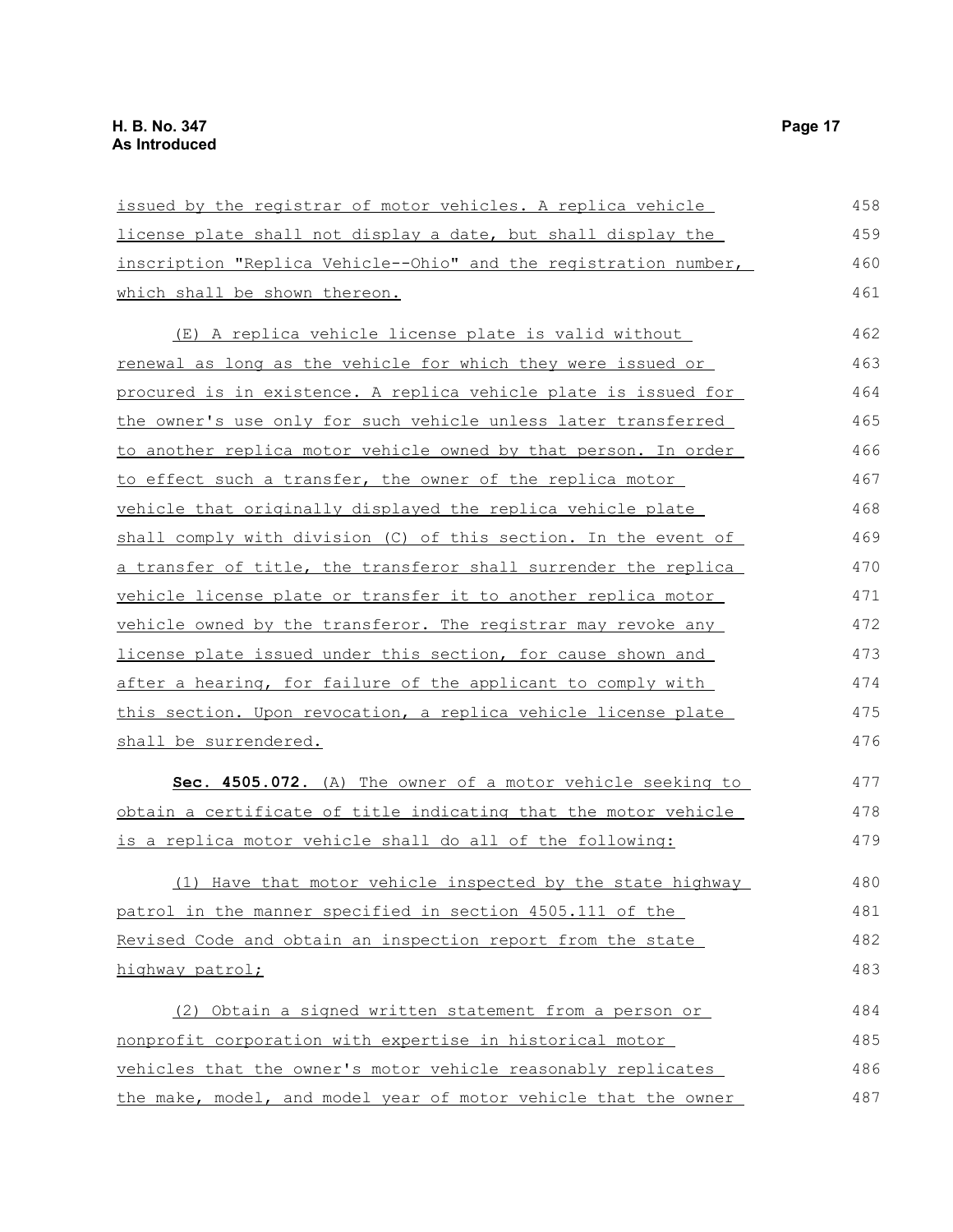| is intending to replicate;                                       | 488 |
|------------------------------------------------------------------|-----|
| (3) Sign the written statement and have it notarized by a        | 489 |
| notary public.                                                   | 490 |
| (B) When a clerk of a court of common pleas issues a             | 491 |
| physical or electronic certificate of title for a motor vehicle, | 492 |
| the owner of the motor vehicle may request that the certificate  | 493 |
| of title indicate that the motor vehicle is a replica motor      | 494 |
| vehicle.                                                         | 495 |
| When a clerk of a court of common pleas issues a duplicate       | 496 |
| certificate of title or memorandum certificate of title, that    | 497 |
| certificate of title shall be identical to the existing          | 498 |
| certificate of title.                                            | 499 |
| The owner of that motor vehicle shall surrender to the           | 500 |
| clerk any existing certificate of title and a copy of the        | 501 |
| inspection report and the signed notarized written statement     | 502 |
| described in division (A) of this section.                       | 503 |
| (C)(1) Upon compliance with divisions (A) and (B) of this        | 504 |
| section and payment of the fee prescribed in section 4505.09 of  | 505 |
| the Revised Code, the clerk shall issue to the owner a           | 506 |
| certificate of title that complies with this section.            | 507 |
| (2) The clerk shall use reasonable care in performing the        | 508 |
| duties imposed on the clerk by this section in issuing a         | 509 |
| certificate of title pursuant to this section, but the clerk is  | 510 |
| not liable for any of the clerk's errors or omissions or those   | 511 |
| of the clerk's deputies, or the automated title processing       | 512 |
| system in the performance of those duties.                       | 513 |

(D)(1) The registrar of motor vehicles shall ensure that the certificate of title of a replica motor vehicle complies with all of the following: 514 515 516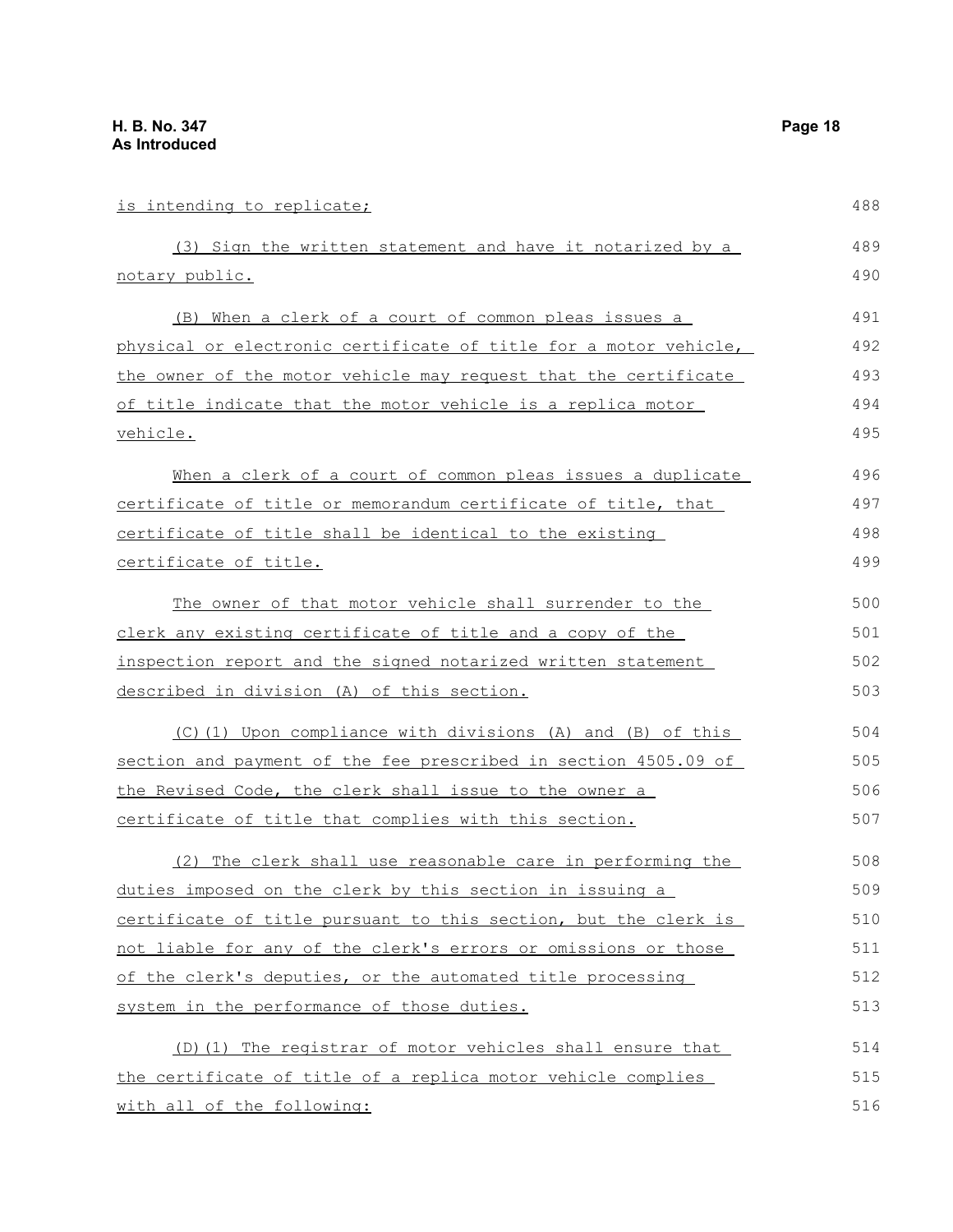| (a) It is in the same form as the original certificate of        | 517 |
|------------------------------------------------------------------|-----|
| title.                                                           | 518 |
| (b) It displays the word "REPLICA" in black boldface             | 519 |
| letters on its face.                                             | 520 |
| (c) It includes the make, model, and model year of motor         | 521 |
| vehicle that the owner is intending the motor vehicle to         | 522 |
| replicate.                                                       | 523 |
| (2) The registrar shall determine the exact location on          | 524 |
| the face of the certificate of title of the word "REPLICA" and   | 525 |
| the make, model, and model year of motor vehicle the owner is    | 526 |
| intending to replicate. The registrar shall develop an automated | 527 |
| procedure within the automated title processing system for       | 528 |
| purposes of this section.                                        | 529 |
| (3) Every memorandum certificate of title or duplicate           | 530 |
| certificate of title issued for a motor vehicle for which a      | 531 |
| certificate of title has been issued under this section shall    | 532 |
| display the same information as is required under division (D)   | 533 |
| (1) of this section.                                             | 534 |
| Any subsequent certificate of title issued for a motor           | 535 |
| vehicle for which a certificate of title has been issued under   | 536 |
| this section shall, if requested by the owner of the motor       | 537 |
| vehicle, display the same information as is required under       | 538 |
| division (D) (1) of this section.                                | 539 |
| (E) (1) The owner of a replica motor vehicle who titles          | 540 |
| that vehicle as a replica motor vehicle under this section shall | 541 |
| obtain replica motor vehicle license plates and comply with the  | 542 |
| requirements of section 4503.183 of the Revised Code.            | 543 |
| (2) The owner of a replica motor vehicle who does not            | 544 |
| title that motor vehicle as a replica motor vehicle under this   | 545 |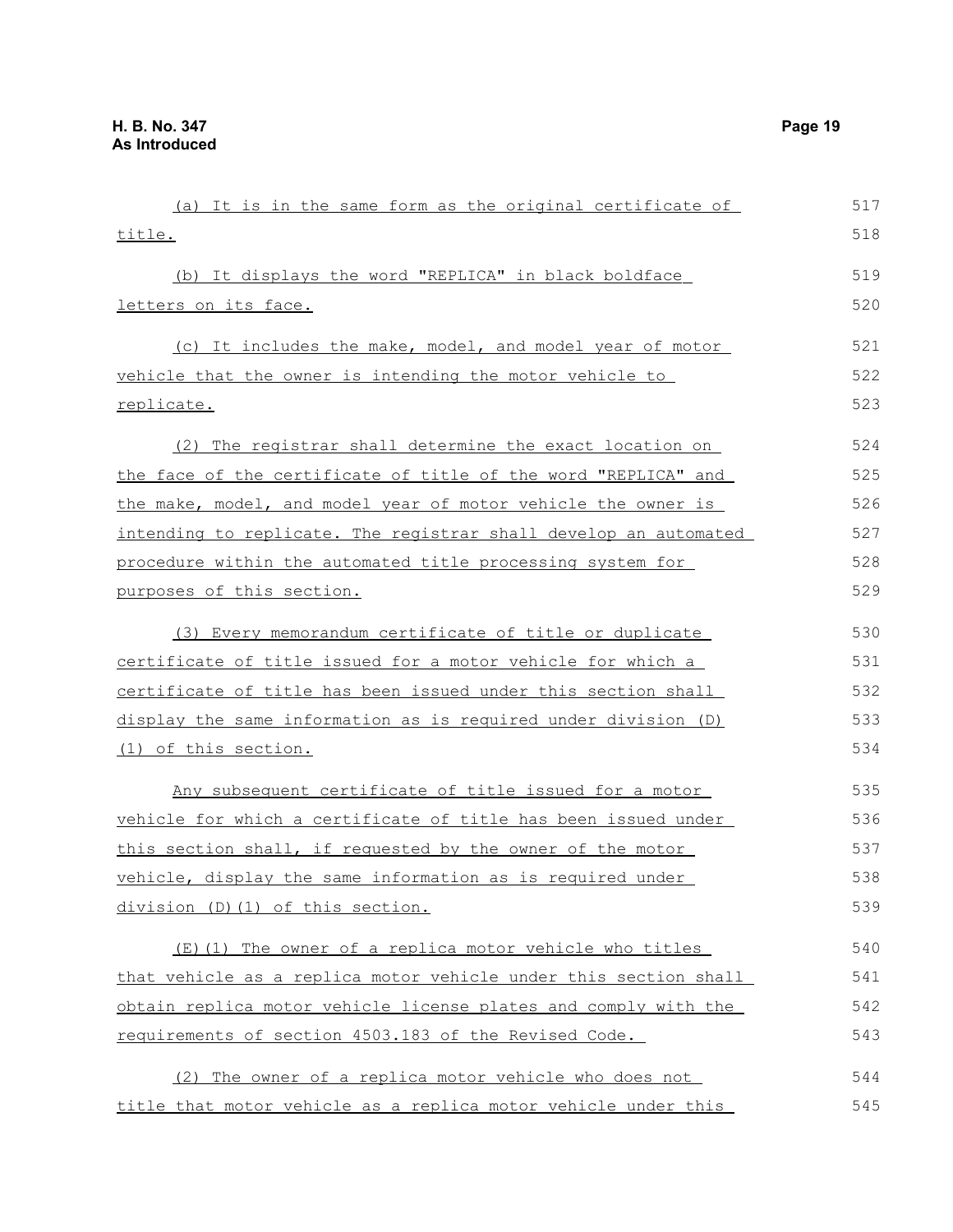| section is not required to obtain replica motor vehicle license  | 546 |
|------------------------------------------------------------------|-----|
| plates and comply with the requirements of section 4503.183 of   | 547 |
| the Revised Code. Such an owner is subject to the general        | 548 |
| registration requirements of Chapter 4503., the titling          | 549 |
| requirements of Chapter 4505., and the equipment requirements of | 550 |
| Chapter 4513. of the Revised Code.                               | 551 |
| Sec. 4513.071. (A) Every motor vehicle, trailer,                 | 552 |
| semitrailer, and pole trailer when operated upon a highway shall | 553 |
| be equipped with two or more stop lights, except that passenger  | 554 |
| cars manufactured or assembled prior to January 1, 1967,         | 555 |
| motorcycles, and motor-driven cycles shall be equipped with at   | 556 |
| least one stop light. Stop lights shall be mounted on the rear   | 557 |
| of the vehicle, actuated upon application of the service brake,  | 558 |
| and may be incorporated with other rear lights. Such stop lights | 559 |
| when actuated shall emit a red light visible from a distance of  | 560 |
| five hundred feet to the rear, provided that in the case of a    | 561 |
| train of vehicles only the stop lights on the rear-most vehicle  | 562 |
| need be visible from the distance specified.                     | 563 |
| Such stop lights when actuated shall give a steady warning       | 564 |
| light to the rear of a vehicle or train of vehicles to indicate  | 565 |
| the intention of the operator to diminish the speed of or stop a | 566 |
| vehicle or train of vehicles.                                    | 567 |
| When stop lights are used as required by this section,           | 568 |
| they shall be constructed or installed so as to provide adequate | 569 |
| and reliable illumination and shall conform to the appropriate   | 570 |
| rules and regulations established under section 4513.19 of the   | 571 |
| Revised Code.                                                    | 572 |
|                                                                  |     |

Historical-A historical motor vehicles as defined insection 4503.181 of the Revised Code, vehicle that was not originally manufactured with stop lights, are or a replica motor 573 574 575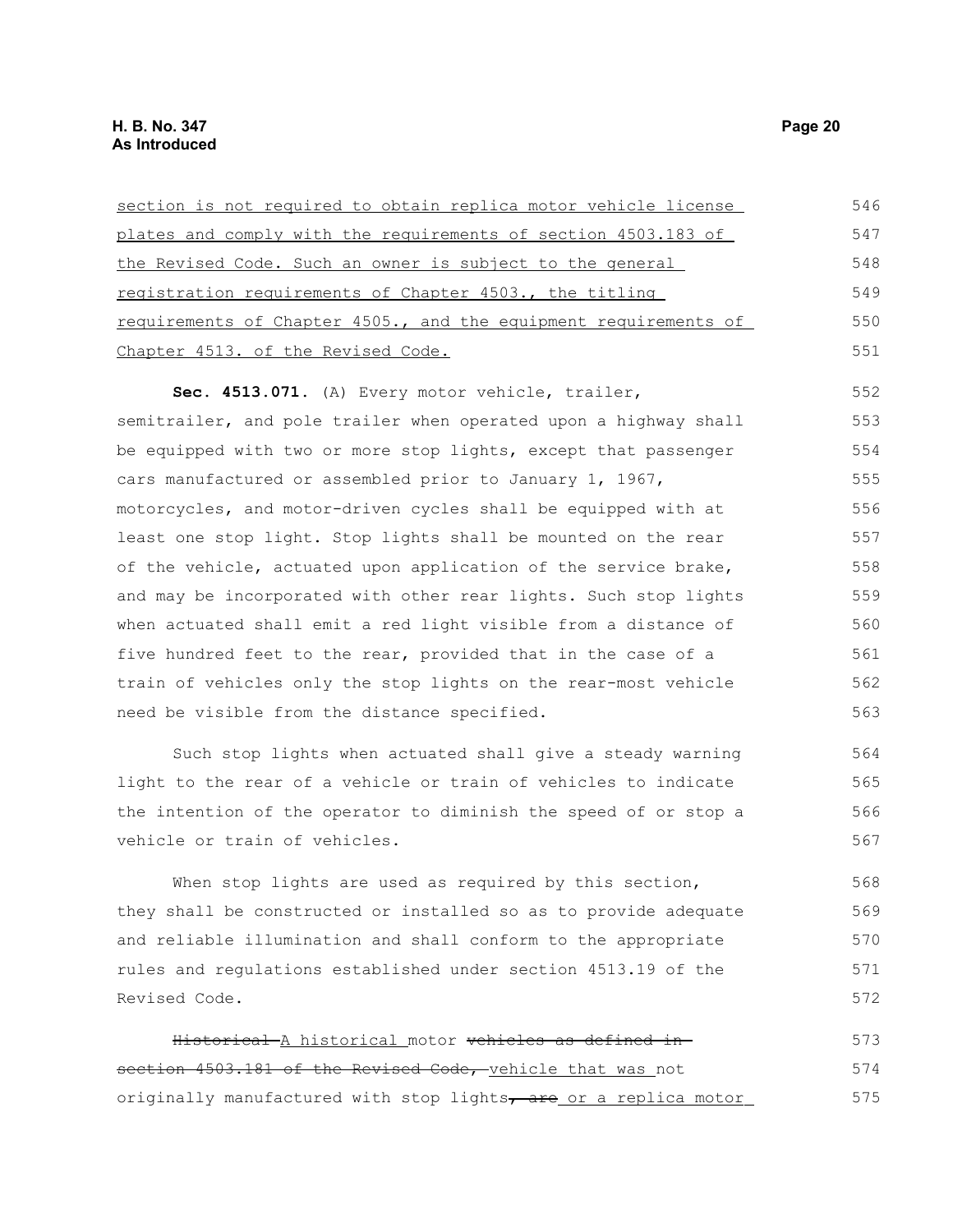vehicle, titled as such, that replicates a motor vehicle that was not originally manufactured with stop lights is not subject to this section. (B) Whoever violates this section is guilty of a minor misdemeanor. Sec. 4513.38. (A) No person shall be prohibited from owning or operating a licensed collector's vehicle-or, historical motor vehicle, or replica motor vehicle that is equipped with a feature of design, type of material, or article of equipment that was not in violation of any motor vehicle equipment law of this state or of its political subdivisions in effect during the calendar year the vehicle was manufactured or the calendar year that it replicates, and no licensed collector's vehicle-or, historical motor vehicle, or replica motor vehicle shall be prohibited from displaying or using any such feature of design, type of material, or article of equipment. No person shall be prohibited from owning or operating a licensed collector's vehicle-or, historical motor vehicle, or replica motor vehicle for failing to comply with an equipment provision contained in Chapter 4513. of the Revised Code or in any state rule that was enacted or adopted in a year subsequent to that in which the vehicle was manufactured or the calendar year that it replicates, and no licensed collector's vehicle-or, historical motor vehicle, or replica motor vehicle shall be required to comply with an equipment provision enacted into Chapter 4513. of the Revised Code or adopted by state rule subsequent to the calendar year in which it was manufactured or the calendar year that it replicates. No political subdivision 576 577 578 579 580 581 582 583 584 585 586 587 588 589 590 591 592 593 594 595 596 597 598 599 600 601 602 603 604

shall require an owner of a licensed collector's vehicle-or,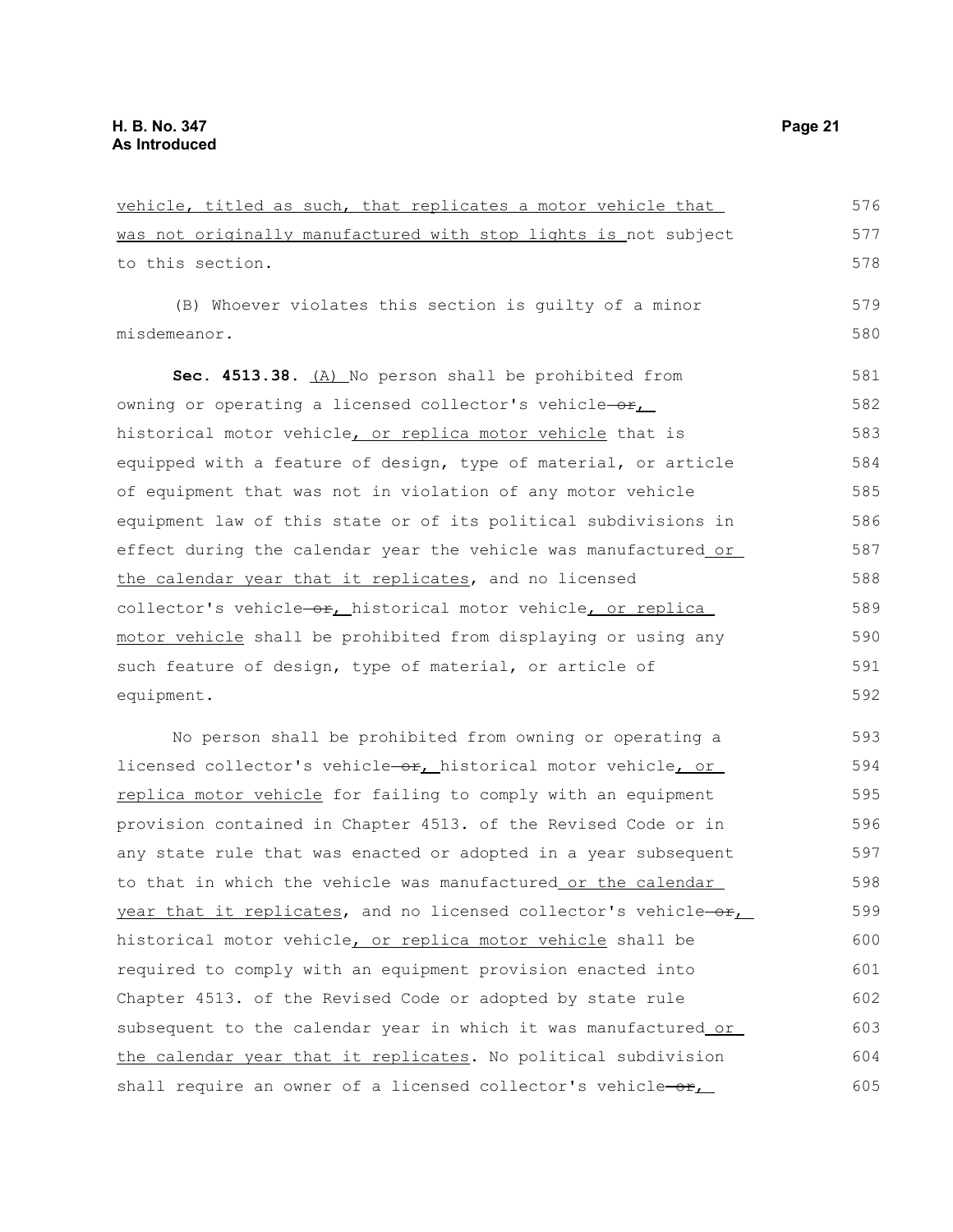historical motor vehicle, or replica motor vehicle to comply with equipment provisions contained in laws or rules that were enacted or adopted subsequent to the calendar year in which the vehicle was manufactured or the calendar year that it replicates, and no political subdivision shall prohibit the operation of a licensed collector's vehicle-or, historical motor vehicle, or replica motor vehicle for failure to comply with any such equipment laws or rules. 606 607 608 609 610 611 612 613

(B) As used in this section, "replica motor vehicle" means a replica motor vehicle for which a certificate of title is issued under section 4505.072 of the Revised Code. 614 615 616

**Sec. 4513.41.** (A) No owner of a licensed collector's vehicle, a historical motor vehicle, a replica motor vehicle, or a collector's vehicle that is an agricultural tractor or traction engine shall be required to comply with an emission, noise control, or fuel usage provision contained in a law or rule of this state or its political subdivisions that was enacted or adopted subsequent to the calendar year in which the vehicle was manufactured or the calendar year that it replicates. 617 618 619 620 621 622 623 624 625

(B) No person shall be prohibited from operating a licensed collector's vehicle, a historical motor vehicle, a replica motor vehicle, or a collector's vehicle that is an agricultural tractor or traction engine for failing to comply with an emission, noise control, or fuel usage law or rule of this state or its political subdivisions that was enacted or adopted subsequent to the calendar year in which his vehicle was manufactured or the calendar year that it replicates. 626 627 628 629 630 631 632 633

(C) Except as provided in section 4505.061 of the Revised Code, no person shall be required to submit his the person's 634 635